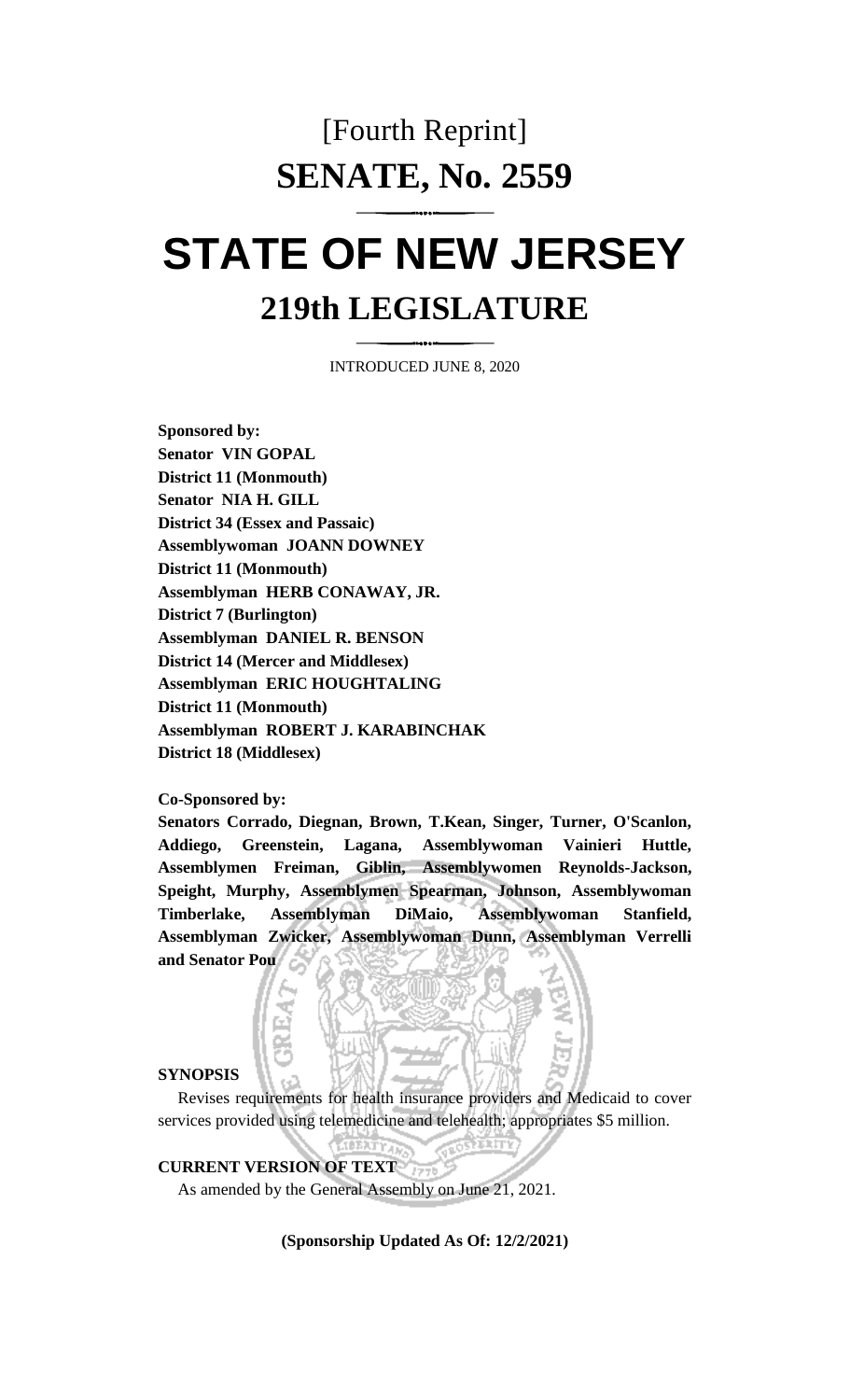**AN ACT** concerning telemedicine and telehealth **<sup>1</sup> [**and**]** , **1** amending 2 P.L.2017, c.117<sup>3</sup>, repealing P.L.2020, c.3 and P.L.2020, c.7<sup>3</sup><sup>1</sup>, 3 and making an appropriation<sup>1</sup>. **BE IT ENACTED** *by the Senate and General Assembly of the State of New Jersey:* 1. Section 8 of P.L.2017, c.117 (C.26:2S-29) is amended to read as follows: 10 8. a.  $\frac{3(1)^3}{2}$  A carrier that offers a health benefits plan in this State shall provide coverage and payment for <sup>2</sup>[<sup>1</sup><sub>all forms of</sub>]<sup>2</sup> 12 physical and behavioral<sup>1</sup> health care services delivered to a covered person through telemedicine or telehealth, on the same basis as, and at a provider reimbursement rate that **[**does not exceed**]** equals the provider reimbursement rate that is applicable, when the services are delivered through in-person contact and consultation in New 17 Jersey<sup>2</sup>, provided the services are otherwise covered under the plan when delivered through in-person contact and consultation in New 19 **Jersey<sup>2</sup>** . Reimbursement payments under this section may be provided either to the individual practitioner who delivered the reimbursable services, or to the agency, facility, or organization that employs the individual practitioner who delivered the reimbursable 23 services, as appropriate  ${}^{3}$  $[{}^{2}$ ; provided that, if a telemedicine or telehealth organization does not provide a given service on an in- person basis in New Jersey, the telemedicine or telehealth 26 organization shall not be subject to this requirement<sup>2</sup>]. (2) The requirements of paragraph (1) of this subsection shall 28 not apply to: (a) a health care service provided by a telemedicine or telehealth organization that does not provide the health care service on an in- person basis in New Jersey; or (b) a physical health care service **<sup>4</sup>** that was**<sup>4</sup>** provided **<sup>4</sup> [**using 33 telemedicine or telehealth utilizing through<sup>4</sup> real-time, two way audio without a video component, whether or not utilized in combination with asynchronous store-and-forward technology, **[**the**]** including through audio-only telephone conversation. The**<sup>4</sup>** reimbursement rate for **<sup>4</sup> [**which**]** a **4** physical health care service <sup>4</sup>that is subject to this subparagraph<sup>4</sup> shall be determined under the <sup>4</sup> [plan when delivered through in-person contact and consultation in New Jersey**]** contract between the carrier and the provider; provided that the reimbursement rate for a physical health care service when provided through audio-only telephone conversation 43 shall be at least 50 percent of the reimbursement rate for the service 44 when provided in person<sup>4</sup>.

**EXPLANATION – Matter enclosed in bold-faced brackets [thus] in the above bill is not enacted and is intended to be omitted in the law.**

**Matter underlined thus is new matter. Matter enclosed in superscript numerals has been adopted as follows: Senate SHH committee amendments adopted January 14, 2021. Senate SBA committee amendments adopted March 22, 2021. Assembly AAP committee amendments adopted June 16, 2021. Assembly floor amendments adopted June 21, 2021.**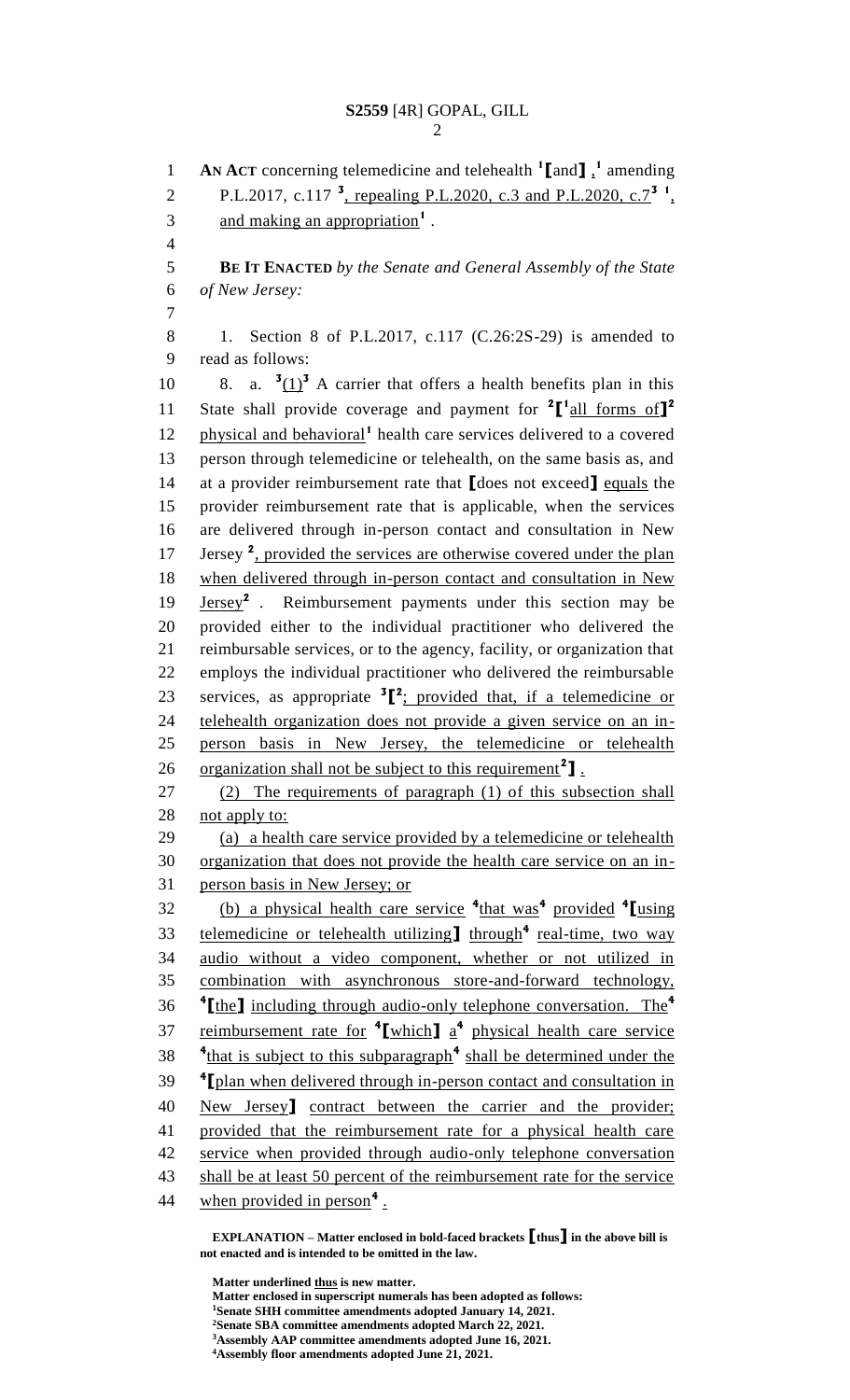1 (3) The provisions of subparagraph (b) of paragraph (2) of this subsection shall not apply to **<sup>4</sup>** a **4** behavioral health **<sup>4</sup>** 2 **[**services**]** service that was**<sup>4</sup>** provided **<sup>4</sup>** 3 **[**using telemedicine or telehealth 4 utilizing **I** through<sup>4</sup> real-time, two way audio without a video 5 component, whether or not utilized in combination with asynchronous store-and-forward technology, **<sup>4</sup>** 6 **[**which**]** including 7 audio-only telephone conversation. A<sup>4</sup> behavioral health care service **<sup>4</sup>** described in this paragraph**<sup>4</sup>** 8 shall be reimbursed at a rate 9 that equals the provider reimbursement rate for the service when 10 provided in person<sup>3</sup>. 11 b. A carrier may limit coverage to services that are delivered 12 by health care providers in the health benefits plan's network, but 13 may not charge any deductible, copayment, or coinsurance for a 14 health care service, delivered through telemedicine or telehealth, in 15 an amount that exceeds the deductible, copayment, or coinsurance 16 amount that is applicable to an in-person consultation. In no case 17 shall a carrier: 18 (1) impose any restrictions on the location or setting of the 19 distant site used by a health care provider to provide services using 20 telemedicine and telehealth <sup>1</sup> or on the location or setting of the 21 originating site where the patient is located when receiving services using telemedicine and telehealth**<sup>1</sup>** ; **1 [**or**] 1** 22 23 (2) restrict the ability of a provider to use any electronic or 24 **technological platform <sup>2</sup>I**, including interactive, real-time, two-way 25 audio in combination with asynchronous store-and-forward 26 **technology without video capabilities.] <sup>3</sup>[that the federal Centers** 27 for Medicare and Medicaid Services has authorized for use in 28 connection with the federal Medicare program<sup>2</sup><sup>1</sup> to provide 29 services using telemedicine or telehealth <sup>3</sup>, including, but not 30 limited to, interactive, real-time, two-way audio, which may be used 31 in combination with asynchronous store-and-forward technology 32 without video capabilities, <sup>4</sup>including audio-only telephone conversations,**<sup>4</sup>** to provide services using telemedicine or telehealth**<sup>3</sup>** 33  $34 \quad \frac{2}{\text{provided}}^2 \text{ that }^2\left[\frac{1}{2}\right]$  $(35 \quad \text{(a)}$  the platform<sup>2</sup> <sup>3</sup> used :  $(36 \text{ (a)}^3)$  allows the provider to meet the same standard of care as 37 would be provided if the services were provided in person  $2$   $\left[ \cdot \right]$ ; and 38 (b) is compliant with the requirements of the federal health privacy rule set forth at 45 CFR Parts 160 and 164**] 2 1** ; **3** 39 **[**or**]** and 40 (b) is compliant with the requirements of the federal health privacy rule set forth at 45 CFR Parts 160 and 164; **3** 41 42 (3) deny coverage for or refuse to provide reimbursement for 43 routine patient monitoring performed using telemedicine and 44 telehealth, including remote monitoring of a patient's vital signs

46 and condition, if coverage and reimbursement would be provided if 47 those services are provided in person <sup>3</sup>;

45 and routine check-ins with the patient to monitor the patient's status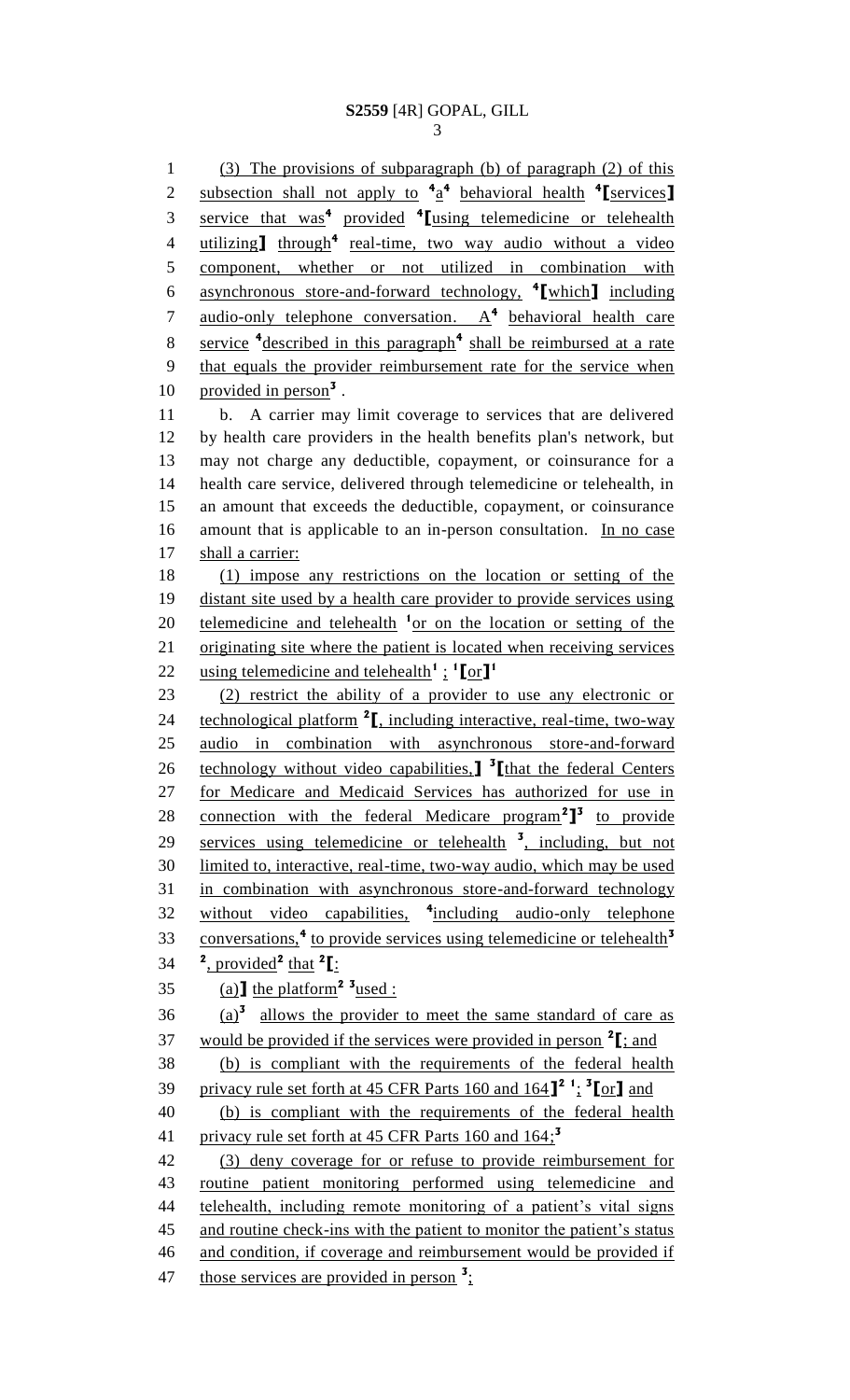(4) use telemedicine or telehealth to satisfy network adequacy 2 requirements with regard to a health care service; or (5) limit coverage only to services delivered by select third party telemedicine or telehealth organizations<sup>3</sup>. c. Nothing in this section shall be construed to: (1) prohibit a carrier from providing coverage for only those services that are medically necessary, subject to the terms and conditions of the covered person's health benefits plan; or (2) allow a carrier to require a covered person to use telemedicine or telehealth in lieu of receiving an in-person service 11 from an in-network provider  ${}^{3}$  $[{}^{2}$ or**]** ;  $(3)^{3}$  $(3)^3$  allow a carrier to impose more stringent utilization management requirements on the provision of services using telemedicine and telehealth than apply when those services are 15 provided in person<sup>2</sup><sup>3</sup>; or (4) allow a carrier to impose any other requirements for the use of telemedicine or telehealth to provide a health care service that are more restrictive than the requirements that apply when the 19 service is provided in person<sup>3</sup>. d. The Commissioner of Banking and Insurance shall adopt rules and regulations, pursuant to the "Administrative Procedure Act," P.L.1968, c.410 (C.52:14B-1 et seq.), to implement the provisions of this section. e. As used in this section: "Asynchronous store-and-forward" means the same as that term is defined by section 1 of P.L.2017, c.117 (C.45:1-61). "Carrier" means the same as that term is defined by section 2 of P.L.1997, c.192 (C.26:2S-2). "Covered person" means the same as that term is defined by section 2 of P.L.1997, c.192 (C.26:2S-2). "Distant site" means the same as that term is defined by section 1 of P.L.2017, c.117 (C.45:1-61). "Health benefits plan" means the same as that term is defined by section 2 of P.L.1997, c.192 (C.26:2S-2). <sup>1</sup> "Originating site" means the same as that term is defined by section 1 of P.L.2017, c.117 (C.45:1-61).**<sup>1</sup>** "Telehealth" means the same as that term is defined by section 1 of P.L.2017, c.117 (C.45:1-61). "Telemedicine" means the same as that term is defined by section 1 of P.L.2017, c.117 (C.45:1-61). "Telemedicine or telehealth organization" means the same as that term is defined by section 1 of P.L.2017, c.117 (C.45:1-61).**<sup>2</sup>** (cf: P.L.2017, c.117, s.8) 2. Section 7 of P.L.2017, c.117 (C.30:4D-6k) is amended to read as follows:  $\cdot$  7. a.  $\frac{3(1)^3}{2}$  The State Medicaid and NJ FamilyCare programs 48 shall provide coverage and payment for  ${}^{2}$  $[$ <sup>1</sup> all forms of  $]$ <sup>2</sup> physical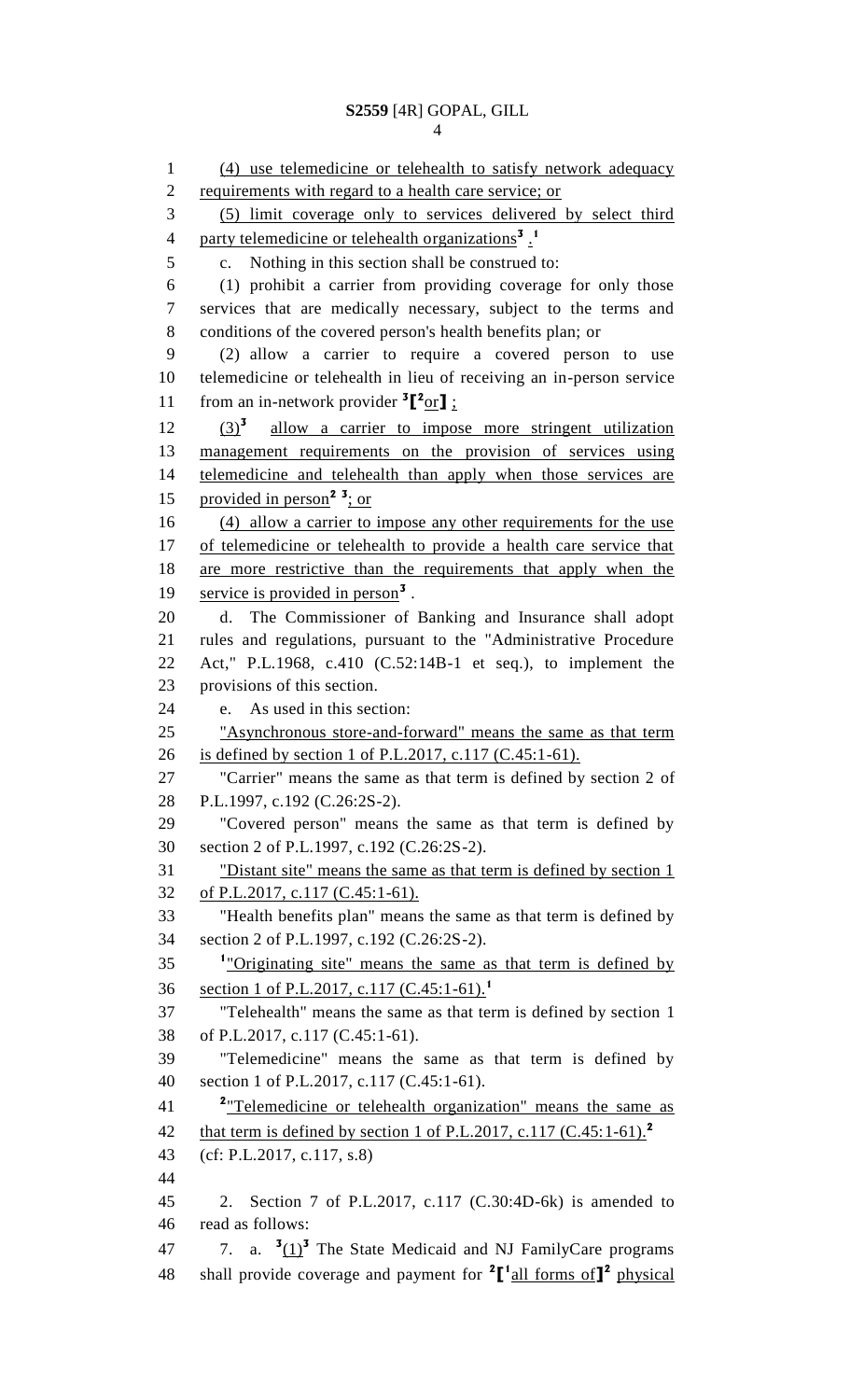1 and behavioral<sup>1</sup> health care services delivered to a benefits recipient through telemedicine or telehealth, on the same basis as, and at a provider reimbursement rate that **[**does not exceed**]** equals the provider reimbursement rate that is applicable, when the services are delivered through in-person contact and consultation in New Jersey 6 Jersey <sup>2</sup>, provided the services are otherwise covered when delivered through in-person contact and consultation in New  $Jersey<sup>2</sup>$ . 8 **Jersey<sup>2</sup>**. Reimbursement payments under this section may be provided either to the individual practitioner who delivered the reimbursable services, or to the agency, facility, or organization that employs the individual practitioner who delivered the reimbursable 12 services, as appropriate  ${}^{3}$  $[{}^{2}$ ; provided that, if a telemedicine or telehealth organization does not provide a given service on an in- person basis in New Jersey, the telemedicine or telehealth 15 organization shall not be subject to this requirement<sup>2</sup>]. (2) The requirements of paragraph (1) of this subsection shall 17 not apply to: (a) a health care service provided by a telemedicine or telehealth organization that does not provide the health care service on an in- person basis in New Jersey; or (b) a physical health care service **<sup>4</sup>** that was**<sup>4</sup>** provided **<sup>4</sup> [**using 22 telemedicine or telehealth utilizing through<sup>4</sup> real-time, two way audio without a video component, whether or not utilized in combination with asynchronous store-and-forward technology, **[**the**]** including through audio-only telephone conversation. The**<sup>4</sup>** 26 reimbursement rate for  $\frac{4}{\pi}$  related a  $\frac{4}{\pi}$  physical health care service <sup>4</sup><sup>that</sup> is subject to this subparagraph<sup>4</sup> shall be determined under the <sup>4</sup> [plan when delivered through in-person contact and consultation in New Jersey**]** contract between the State Medicaid or NJ FamilyCare program and the provider; provided that the reimbursement rate for a physical health care service when provided through audio-only telephone conversation shall be at least 50 percent of the 33 reimbursement rate for the service when provided in person<sup>4</sup>. (3) The provisions of subparagraph (b) of paragraph (2) of this subsection shall not apply to **<sup>4</sup>** a **4** behavioral health **<sup>4</sup> [**services**]** service that was**<sup>4</sup>** provided **<sup>4</sup> [**using telemedicine or telehealth 37 utilizing through<sup>4</sup> real-time, two way audio without a video component, whether or not utilized in combination with asynchronous store-and-forward technology, **<sup>4</sup> [**which**]** including 40 <u>audio-only telephone conversation. A</u><sup>4</sup> behavioral health care 41 service <sup>4</sup>described in this paragraph<sup>4</sup> shall be reimbursed at a rate 42 that equals the provider reimbursement rate for the service when 43 provided in person<sup>3</sup>. b. The State Medicaid and NJ FamilyCare programs may limit coverage to services that are delivered by participating health care providers, but may not charge any deductible, copayment, or

coinsurance for a health care service, delivered through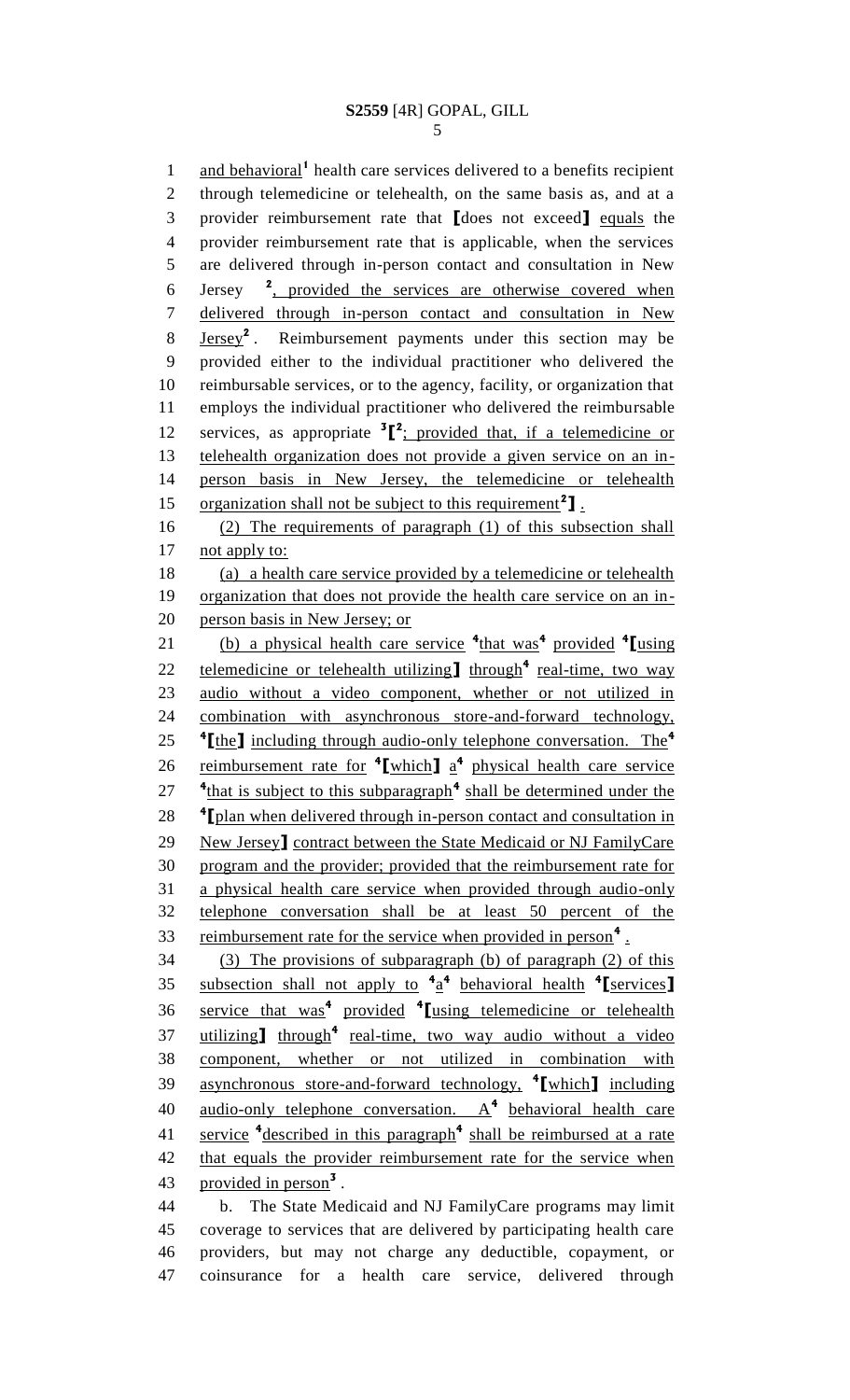```
6
```
 telemedicine or telehealth, in an amount that exceeds the deductible, copayment, or coinsurance amount that is applicable to an in-person consultation. In no case shall the State Medicaid and NJ FamilyCare programs: (1) impose any restrictions on the location or setting of the distant site used by a health care provider to provide services using 7 telemedicine and telehealth <sup>1</sup> or on the location or setting of the originating site where the patient is located when receiving services using telemedicine and telehealth**<sup>1</sup>**; **1 [**or**] 1** (2) restrict the ability of a provider to use any electronic or **technological platform <sup>2</sup>I**, including interactive, real-time, two-way audio in combination with asynchronous store-and-forward **technology without video capabilities, <sup>3</sup>** [that the federal Centers for Medicare and Medicaid Services has authorized for use in 15 connection with the federal Medicare program<sup>2</sup><sup>1</sup> to provide 16 services using telemedicine or telehealth <sup>3</sup>, including, but not limited to, interactive, real-time, two-way audio, which may be used in combination with asynchronous store-and-forward technology 19 without video capabilities, <sup>4</sup>including audio-only telephone 20 conversations,<sup>4</sup> to provide services using telemedicine or **telehealth**<sup>3</sup><sup>2</sup>, provided<sup>2</sup> that <sup>2</sup>[: 22 (a)  $\text{the platform}^2$  <sup>3</sup> used :  $\frac{(a)^3}{a}$  allows the provider to meet the same standard of care as 24 would be provided if the services were provided in person  $2\left[\frac{1}{2}\right]$  and (b) is compliant with the requirements of the federal health privacy rule set forth at 45 CFR Parts 160 and 164**] 2 1** ; **3 [**or**]** and (b) is compliant with the requirements of the federal health privacy rule set forth at 45 CFR Parts 160 and 164; **3** (3) deny coverage for or refuse to provide reimbursement for routine patient monitoring performed using telemedicine and telehealth, including remote monitoring of a patient's vital signs and routine check-ins with the patient to monitor the patient's status and condition, if coverage and reimbursement would be provided if 34 those services are provided in person<sup>1</sup><sup>3</sup>; or (4) limit coverage only to services delivered by select third 36 party telemedicine or telehealth organizations<sup>3</sup>. c. Nothing in this section shall be construed to: (1) prohibit the State Medicaid or NJ FamilyCare programs from providing coverage for only those services that are medically necessary, subject to the terms and conditions of the recipient's benefits plan; or (2) allow the State Medicaid or NJ FamilyCare programs to require a benefits recipient to use telemedicine or telehealth in lieu of obtaining an in-person service from a participating health care 45 provider  ${}^{3}$  $[{}^{2}$ or**]**;  $(3)^{3}$  allow the State Medicaid or NJ FamilyCare programs to impose more stringent utilization management requirements on the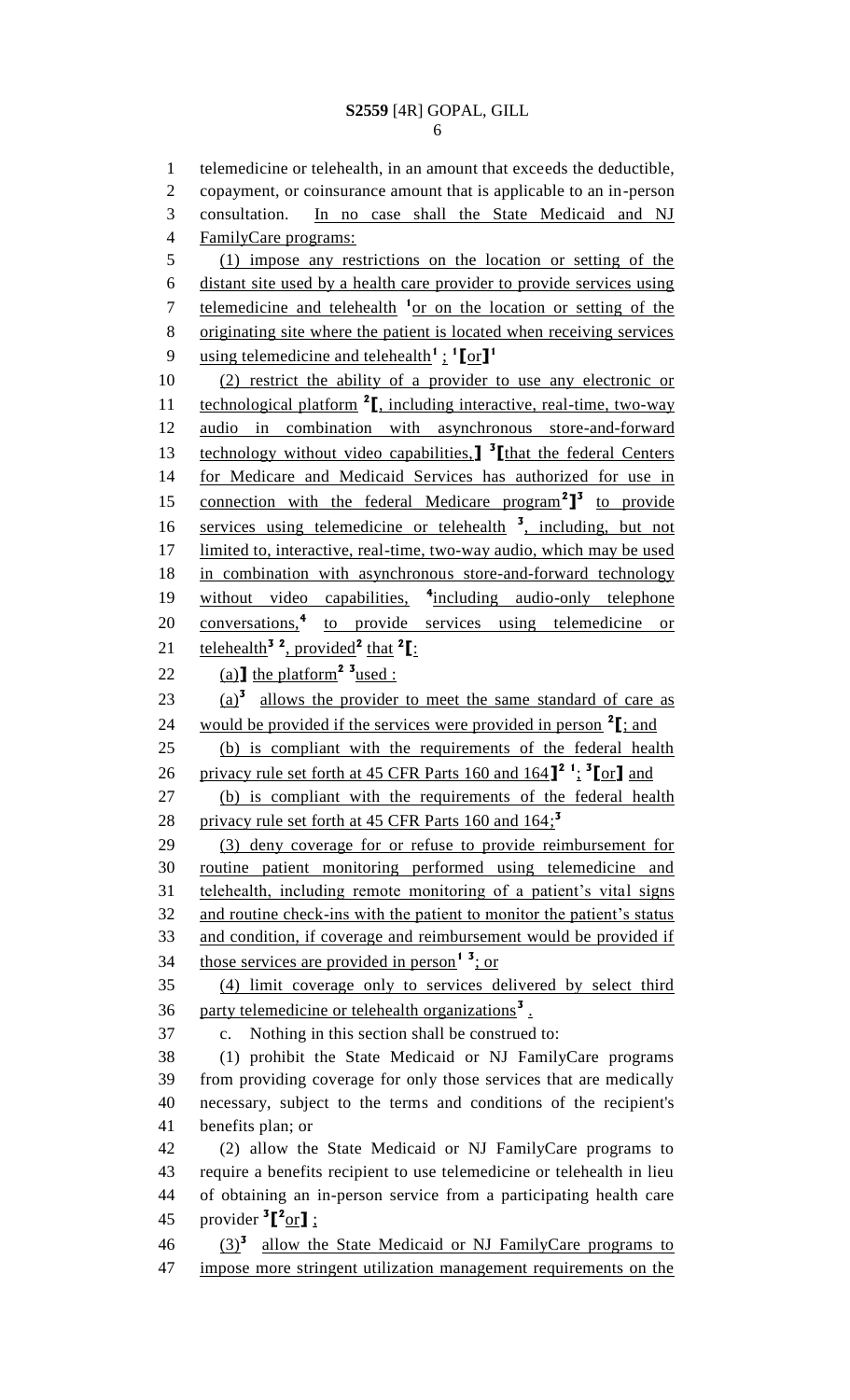provision of services using telemedicine and telehealth than apply 2 when those services are provided in person<sup>2</sup><sup>3</sup>; or (4) allow the State Medicaid or NJ FamilyCare programs to impose any other requirements for the use of telemedicine or telehealth to provide a health care service that are more restrictive than the requirements that apply when the service is provided in  $person<sup>3</sup>$ . d. The Commissioner of Human Services, in consultation with the Commissioner of Children and Families, shall apply for such State plan amendments or waivers as may be necessary to implement the provisions of this section and to secure federal financial participation for State expenditures under the federal Medicaid program and Children's Health Insurance Program. e. As used in this section: "Asynchronous store-and-forward" means the same as that term is defined by section 1 of P.L.2017, c.117 (C.45:1-61). "Benefits recipient" or "recipient" means a person who is eligible for, and who is receiving, hospital or medical benefits under the State Medicaid program established pursuant to P.L.1968, c.413 (C.30:4D-1 et seq.), or under the NJ FamilyCare program established pursuant to P.L.2005, c.156 (C.30:4J-8 et al.), as appropriate. "Distant site" means the same as that term is defined by section 1 24 of P.L.2017, c.117 (C.45:1-61). <sup>1</sup> "Originating site" means the same as that term is defined by section 1 of P.L.2017, c.117 (C.45:1-61).**<sup>1</sup>** "Participating health care provider" means a licensed or certified health care provider who is registered to provide health care services to benefits recipients under the State Medicaid or NJ FamilyCare programs, as appropriate. "Telehealth" means the same as that term is defined by section 1 of P.L.2017, c.117 (C.45:1-61). "Telemedicine" means the same as that term is defined by section 1 of P.L.2017, c.117 (C.45:1-61). <sup>2</sup> Telemedicine or telehealth organization" means the same as that term is defined by section 1 of P.L.2017, c.117 (C.45:1-61).**<sup>2</sup>** (cf: P.L.2017, c.117, s.7) **4 4 4 3.** Section 1 of P.L.2017, c.117 (C. 45:1-61) is amended to read as follows: 41 1. As used in P.L.2017, c.117 (C.45:1-61 et al.): "Asynchronous store-and-forward" means the acquisition and transmission of images, diagnostics, data, and medical information either to, or from, an originating site or to, or from, the health care provider at a distant site, which allows for the patient to be evaluated without being physically present. "Cross-coverage service provider" means a health care provider, acting within the scope of a valid license or certification issued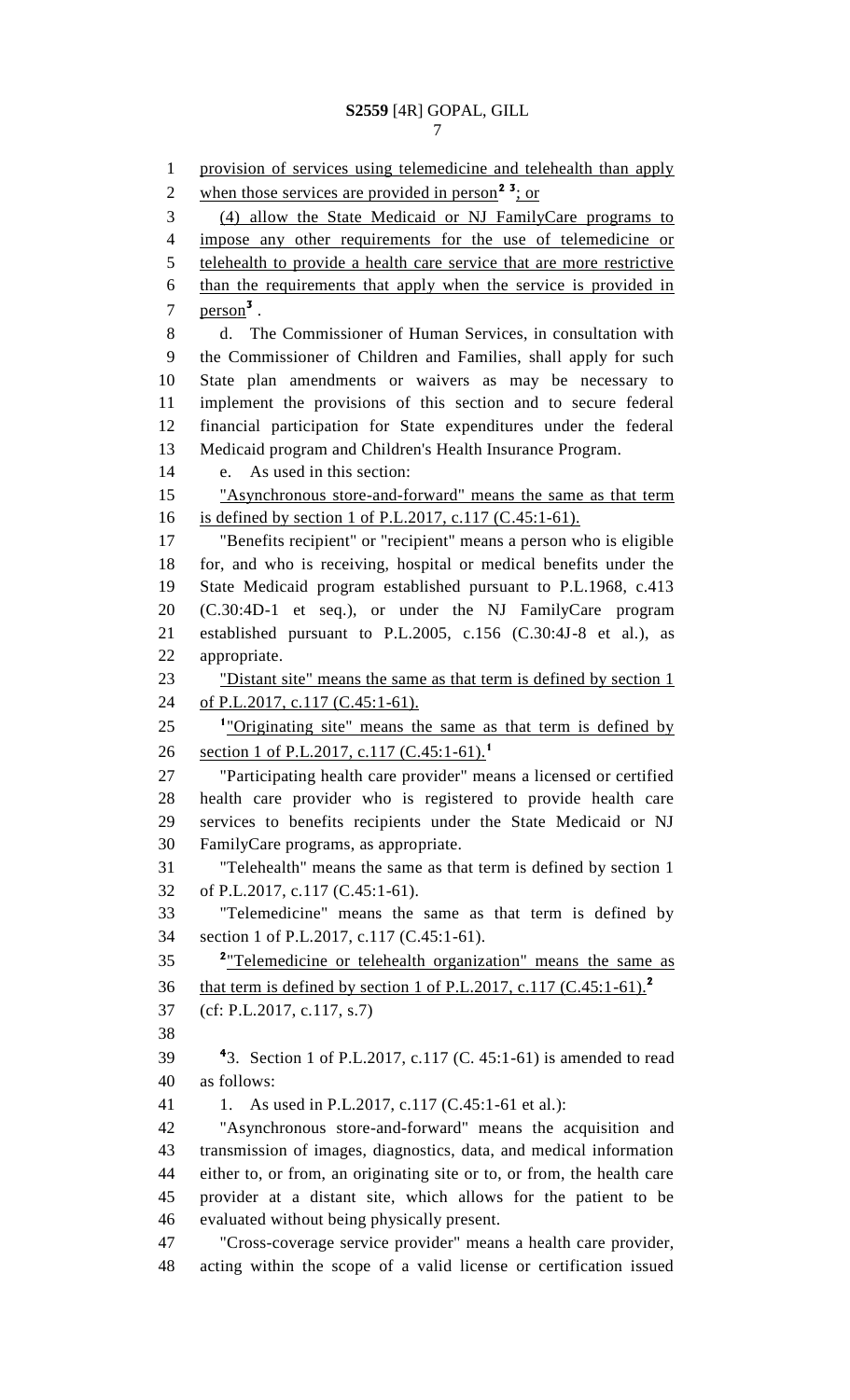pursuant to Title 45 of the Revised Statutes, who engages in a remote medical evaluation of a patient, without in-person contact, at the request of another health care provider who has established a proper provider-patient relationship with the patient.

 "Distant site" means a site at which a health care provider, acting within the scope of a valid license or certification issued pursuant to Title 45 of the Revised Statutes, is located while providing health care services by means of telemedicine or telehealth.

 "Health care provider" means an individual who provides a health care service to a patient, and includes, but is not limited to, a licensed physician, nurse, nurse practitioner, psychologist, psychiatrist, psychoanalyst, clinical social worker, physician assistant, professional counselor, respiratory therapist, speech pathologist, audiologist, optometrist, or any other health care professional acting within the scope of a valid license or certification issued pursuant to Title 45 of the Revised Statutes.

 "On-call provider" means a licensed or certified health care provider who is available, where necessary, to physically attend to the urgent and follow-up needs of a patient for whom the provider has temporarily assumed responsibility, as designated by the patient's primary care provider or other health care provider of record.

 "Originating site" means a site at which a patient is located at the time that health care services are provided to the patient by means of telemedicine or telehealth.

 "Telehealth" means the use of information and communications technologies, including telephones, remote patient monitoring devices, or other electronic means, to support clinical health care, provider consultation, patient and professional health-related education, public health, health administration, and other services in accordance with the provisions of P.L.2017, c.117 (C.45:1-61 et al.).

 "Telemedicine" means the delivery of a health care service using electronic communications, information technology, or other electronic or technological means to bridge the gap between a health care provider who is located at a distant site and a patient who is located at an originating site, either with or without the assistance of an intervening health care provider, and in accordance with the provisions of P.L.2017, c.117 (C.45:1-61 et al.). **[**"Telemedicine" does not include the use, in isolation, of audio- only telephone conversation, electronic mail, instant messaging, phone text, or facsimile transmission.**]**

 "Telemedicine or telehealth organization" means a corporation, sole proprietorship, partnership, or limited liability company that is organized for the primary purpose of administering services in the furtherance of telemedicine or telehealth.**<sup>4</sup>** 

(cf: P.L.2017, c.117, s.1)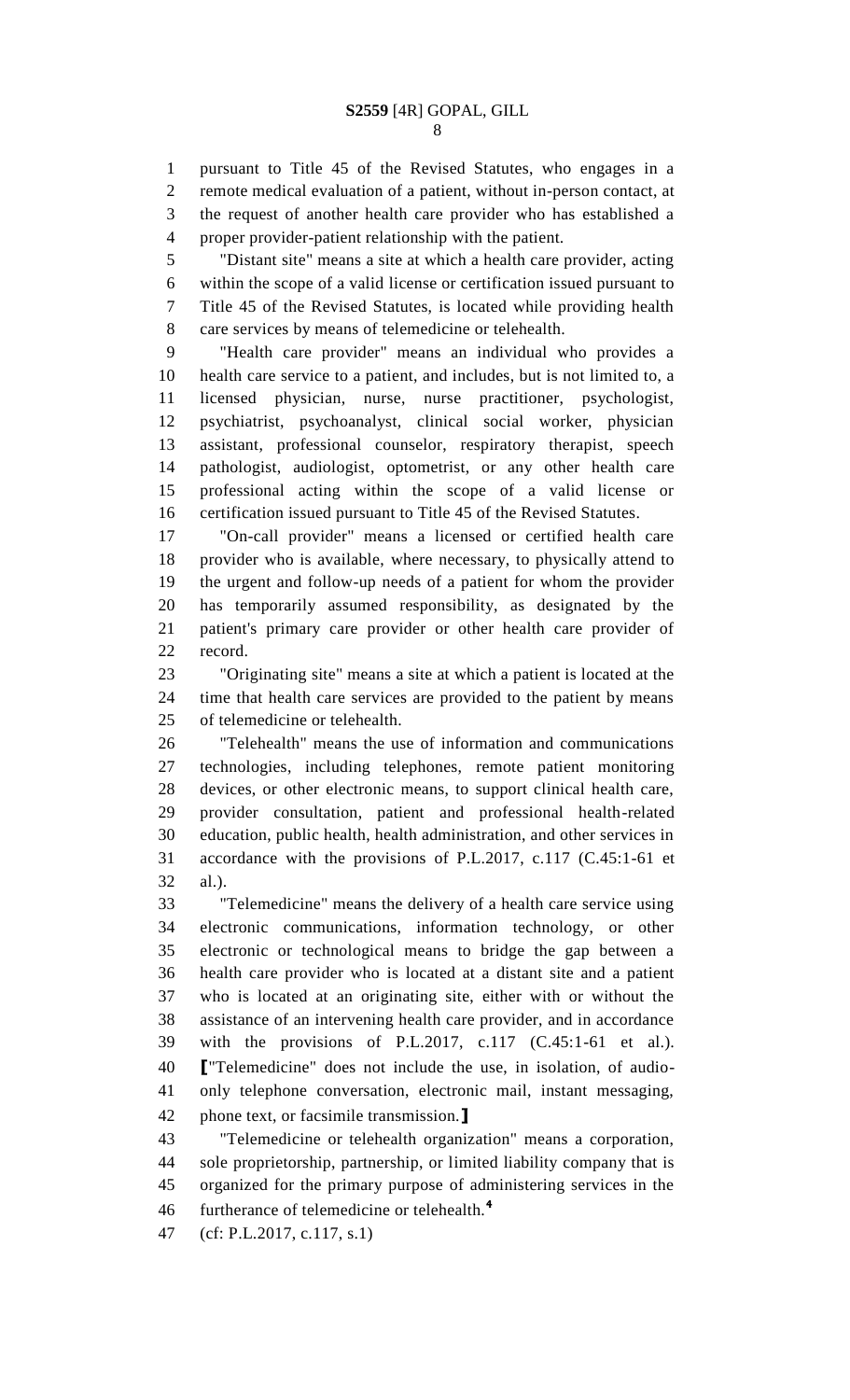**[**3.**]** 4.**<sup>4</sup>** 1 Section 2 of P.L.2017, c.117 (C.45:1-62) is amended to read as follows: 2. a. Unless specifically prohibited or limited by federal or State law, a health care provider who establishes a proper provider- patient relationship with a patient may remotely provide health care services to a patient through the use of telemedicine **<sup>1</sup> [**, regardless of whether the health care provider is located in New Jersey at the 8 ime the remote health care services are provided  $\mathbf{I}^1$ . A health care provider may also engage in telehealth as may be necessary to support and facilitate the provision of health care services to 11 patients. <sup>3</sup>Nothing in P.L.2017, c.117 (C.45:1-61 et al.) shall be **construed to <sup>4</sup>** [restrict the right of a patient to receive health care services on an in-person basis upon request, and no patient shall be required to engage in a telemedicine or telehealth encounter to receive health care services if those same services are available, in person, from a provider that is reasonably accessible to the patient**]** allow a provider to require a patient to use telemedicine or telehealth in lieu of receiving services from an in-network provider**<sup>4</sup>** . **3** 

 b. Any health care provider who uses telemedicine or engages in telehealth while providing health care services to a patient, shall: (1) be validly licensed, certified, or registered, pursuant to Title 45 of the Revised Statutes, to provide such services in the State of New Jersey; (2) remain subject to regulation by the appropriate New Jersey State licensing board or other New Jersey State professional regulatory entity; (3) act in compliance with existing requirements regarding the maintenance of liability insurance; and (4) remain subject to New Jersey jurisdiction if either the patient or the provider is located in New Jersey at the time services are provided.

30 c. (1) Telemedicine services  $\textbf{1}$  [shall]  $\text{max}$ <sup>1</sup> be provided using 31 interactive, real-time, two-way communication technologies <sup>1</sup>or, subject to the requirements of paragraph (2) of this paragraph, asynchronous store-and-forward technology**<sup>1</sup>** .

 (2) A health care provider engaging in telemedicine or telehealth may use asynchronous store-and-forward technology **<sup>1</sup> [**to allow for the electronic transmission of images, diagnostics, data, and medical information; except that the health care provider may use interactive, real-time, two-way audio in combination with asynchronous store-and-forward technology, without video 40 capabilities, to provide services<sup>1</sup> <sup>2</sup> with or without the use of 41 interactive, real-time, two-way audio<sup>2</sup> if, after accessing and reviewing the patient's medical records, the provider determines that the provider is able to meet the same standard of care as if the health care services were being provided in person  $\frac{1 \text{ and } 2 \text{ informs}}{2}$  the patient **<sup>2</sup> [**concurs, in writing, in the provider's assessment that the provider will be able to meet in-person standard of care requirements when using asynchronous store-and forward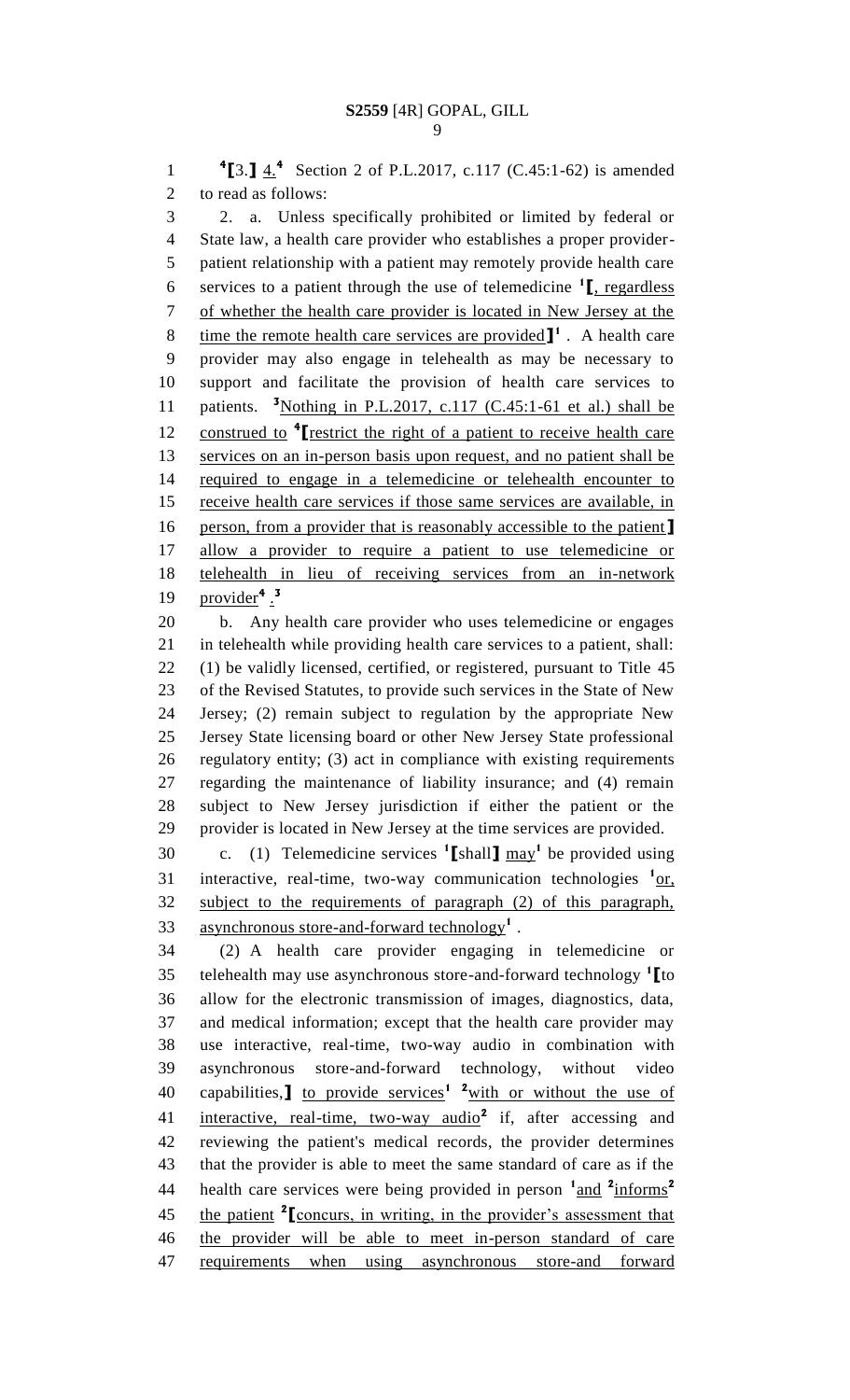1 **Lease technology<sup>1</sup> ]** of this determination at the outset of the telemedicine or telehealth encounter.**<sup>2</sup>**  $3 \text{ (3) }$   $\frac{3}{2}$  At the time the patient requests health care services to be provided using telemedicine or telehealth, the patient shall be 5 clearly advised that the telemedicine or telehealth encounter may be with a health care provider who is not a physician, and that the patient may specifically request that the telemedicine or telehealth encounter be scheduled with a physician. If the patient requests that

 the telemedicine or telehealth encounter be with a physician, the 10 encounter shall be scheduled with a physician.

(b)**<sup>3</sup>**  $(b)^3$  The identity, professional credentials, and contact information of a health care provider providing telemedicine or 13 telehealth services shall be made available to the patient <sup>2</sup> at the time 14 the patient schedules services to be provided using telemedicine or 15 **telehealth,** <sup>3</sup> Lexcept that, if the identity of the provider is not known at the time the services are scheduled, this information**]** if available, or upon confirmation of the scheduled telemedicine or telehealth 18 encounter, and<sup>3</sup> shall be made available to the patient<sup>2</sup> during and 19 after the provision of services  ${}^{3}$  $[{}^{2}$ , and, at the time the services are scheduled, the patient shall be advised that the health care provider 21 who provides services may not be a physician<sup>2</sup><sup>1</sup><sup>3</sup>. The contact information shall enable the patient to contact the health care provider, or a substitute health care provider authorized to act on behalf of the provider who provided services, for at least 72 hours 25 following the provision of services. <sup>1</sup>If the health care provider is 26 not a physician, <sup>2</sup> [the health care provider shall request from the patient, prior to the start of the telemedicine or telehealth encounter, an affirmative written acknowledgement that the patient understands the provider is not a physician and would still like to proceed with the encounter**]** and the patient requests that the services be provided by a physician, the health care provider shall assist the patient with scheduling a telemedicine or telehealth **encounter with a physician<sup>2</sup>**. 

 (4) A health care provider engaging in telemedicine or telehealth shall review the medical history and any medical records provided by the patient. For an initial encounter with the patient, the provider shall review the patient's medical history and medical records prior to initiating contact with the patient, as required pursuant to paragraph (3) of subsection a. of section 3 of P.L.2017, c.117 (C.45:1-63). In the case of a subsequent telemedicine or telehealth encounter conducted pursuant to an ongoing provider- patient relationship, the provider may review the information prior to initiating contact with the patient or contemporaneously with the telemedicine or telehealth encounter.

 (5) Following the provision of services using telemedicine or telehealth, the patient's medical information shall be **<sup>2</sup> [**made available to the patient upon the patient's request, and, with the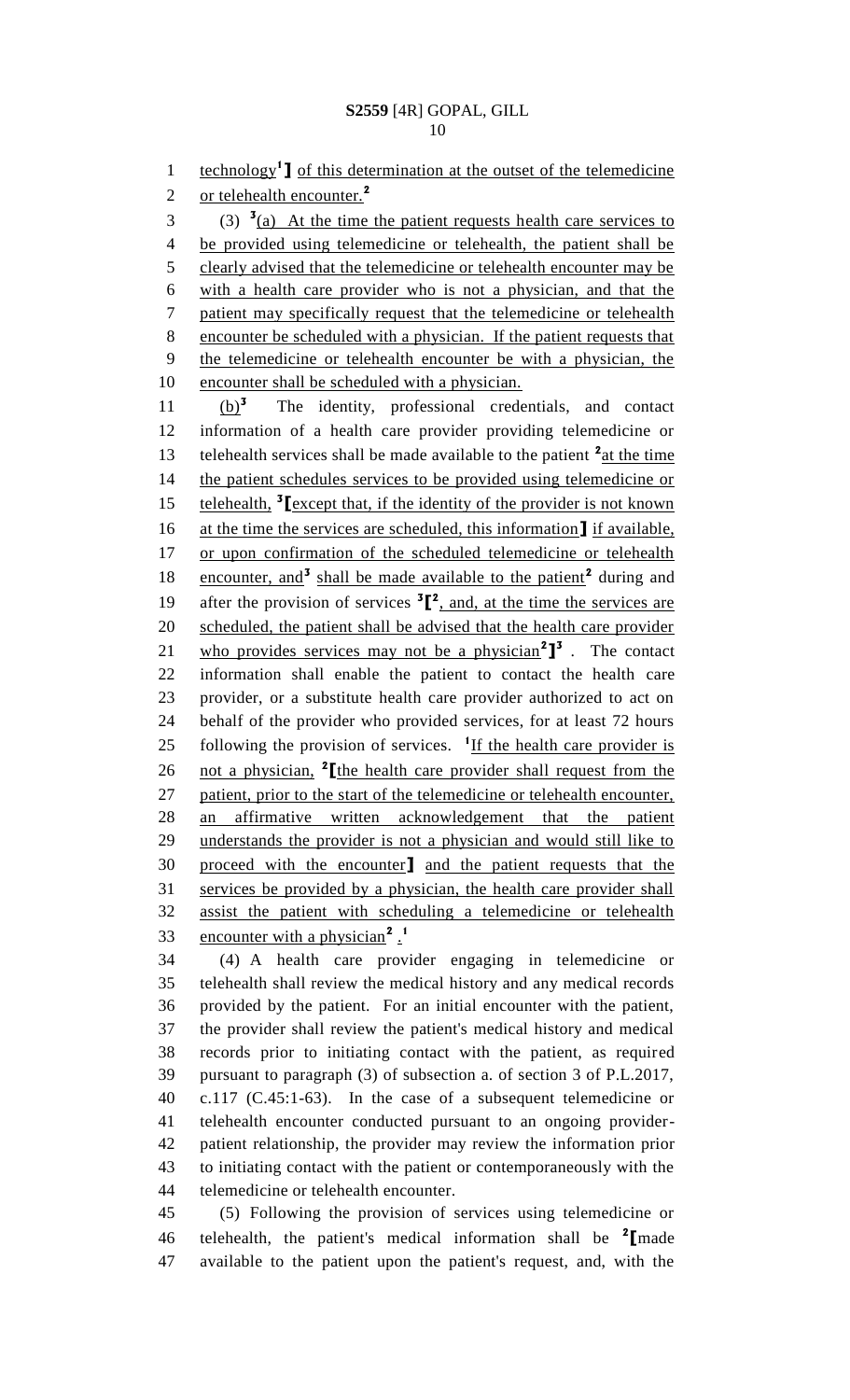1 patient's affirmative consent, net entered into the patient's <sup>3</sup> medical record, whether the medical record is a physical record, an**<sup>3</sup>** electronic health record **<sup>3</sup>** , or both,**<sup>3</sup>** and, if so requested to by the 4 patient<sup>2</sup><sup>3</sup>,<sup>3</sup> forwarded directly to the patient's primary care provider  $2^{\circ}$   $\left[\text{or} \right]$ ,  $\frac{2}{\cdot}$  health care provider of record  $\frac{2}{\cdot}$ , or, upon request by the 6 patient, to  $\int \frac{\text{or any}}{2}$  other health care providers  $\frac{2}{\text{as may be specified}}$ 7 by the patient<sup>2</sup>. For patients without a primary care provider or other health care provider of record, the health care provider engaging in telemedicine or telehealth may advise the patient to contact a primary care provider, and, upon request by the patient, 11 <sup>2</sup>**shall<sup>2</sup>** assist the patient with locating a primary care provider or other in-person medical assistance that, to the extent possible, is located within reasonable proximity to the patient. The health care provider engaging in telemedicine or telehealth shall also refer the patient to appropriate follow up care where necessary, including 16 making appropriate referrals for <sup>2</sup>in-person care or<sup>2</sup> emergency or 17 <sup>3</sup> [complimentary] complementary<sup>3</sup> care, if needed. Consent may be oral, written, or digital in nature, provided that the chosen method of consent is deemed appropriate under the standard of care. d. (1) Any health care provider providing health care services using telemedicine or telehealth shall be subject to the same standard of care or practice standards as are applicable to in-person settings. If telemedicine or telehealth services would not be consistent with this standard of care, the health care provider shall direct the patient to seek in-person care.

 (2) Diagnosis, treatment, and consultation recommendations, including discussions regarding the risk and benefits of the patient's treatment options, which are made through the use of telemedicine or telehealth, including the issuance of a prescription based on a telemedicine or telehealth encounter, shall be held to the same standard of care or practice standards as are applicable to in-person settings. Unless the provider has established a proper provider- patient relationship with the patient, a provider shall not issue a prescription to a patient based solely on the responses provided in 35 an online <sup>1</sup>static<sup>1</sup> questionnaire.

 $1(3)$  In the event that a mental health screener, screening service, or screening psychiatrist subject to the provisions of P.L.1987, c.116 (C.30:4-27.1 et seq.) determines that an in-person psychiatric evaluation is necessary to meet standard of care requirements, or in 40 the event that a patient requests an in-person psychiatric evaluation in lieu of a psychiatric evaluation performed using telemedicine or telehealth, the mental health screener, screening service, or screening psychiatrist may nevertheless perform a psychiatric evaluation using telemedicine and telehealth if it is determined that the patient cannot be scheduled for an in-person psychiatric evaluation within the next 24 hours. Nothing in this paragraph shall 47 be construed to prevent a patient who receives a psychiatric evaluation using telemedicine and telehealth as provided in this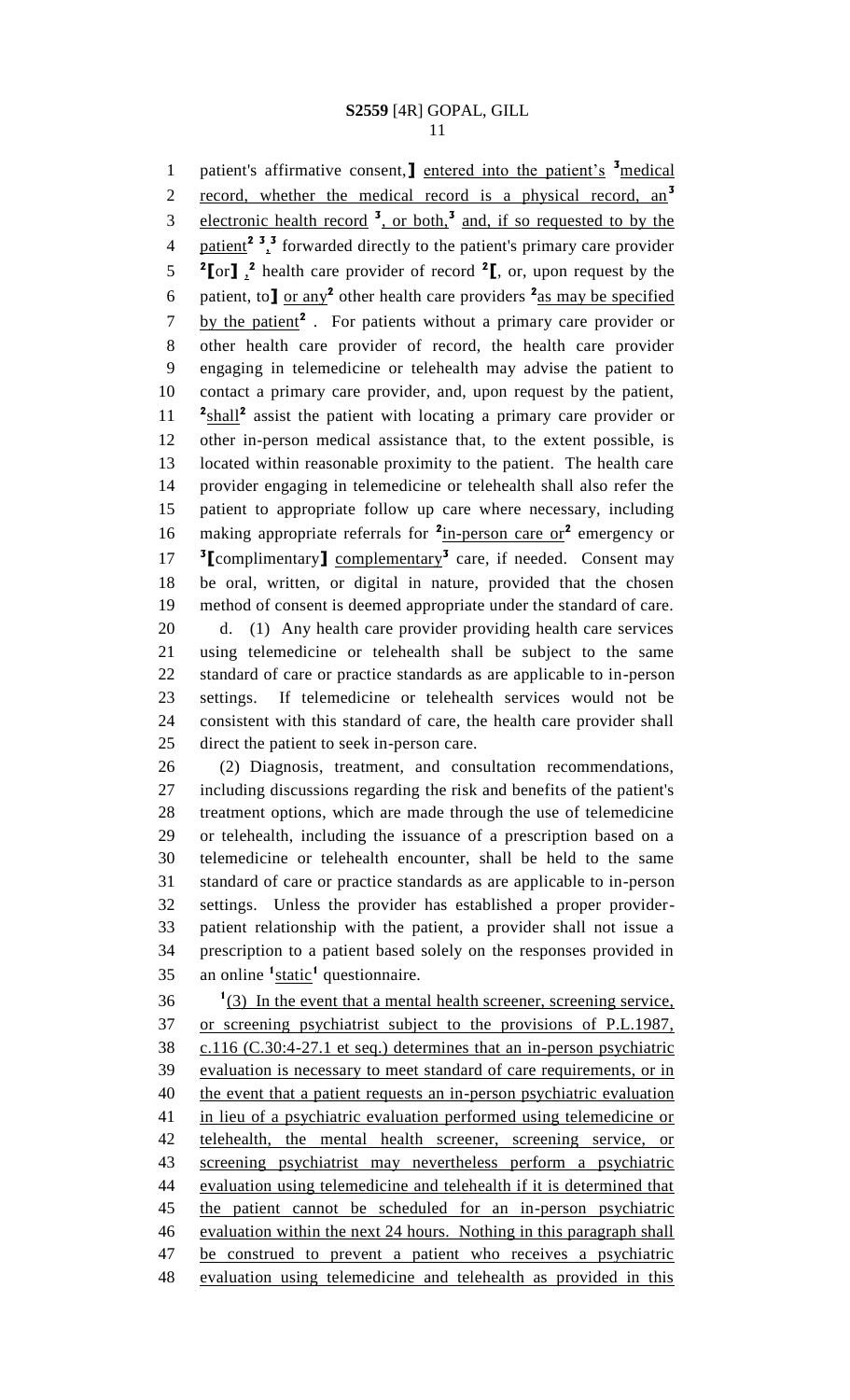paragraph from receiving a subsequent, in-person psychiatric evaluation in connection with the same treatment event, provided 3 that the subsequent in-person psychiatric evaluation is necessary to

meet standard of care requirements for that patient.<sup>1</sup> 

 e. The prescription of Schedule II controlled dangerous substances through the use of telemedicine or telehealth shall be authorized only after an initial in-person examination of the patient, as provided by regulation, and a subsequent in-person visit with the patient shall be required every three months for the duration of time that the patient is being prescribed the Schedule II controlled dangerous substance. However, the provisions of this subsection shall not apply, and the in-person examination or review of a patient shall not be required, when a health care provider is prescribing a stimulant which is a Schedule II controlled dangerous substance for use by a minor patient under the age of 18, provided that the health care provider is using interactive, real-time, two-way audio and video technologies when treating the patient and the health care provider has first obtained written consent for the waiver of these in-person examination requirements from the minor patient's parent or guardian.

 f. A mental health screener, screening service, or screening psychiatrist subject to the provisions of P.L.1987, c.116 (C.30:4- 27.1 et seq.):

 (1) shall not be required to obtain a separate authorization in order to engage in telemedicine or telehealth for mental health screening purposes; and

 (2) shall not be required to request and obtain a waiver from existing regulations, prior to engaging in telemedicine or telehealth.

 g. A health care provider who engages in telemedicine or telehealth, as authorized by P.L.2017, c.117 (C.45:1-61 et al.), shall maintain a complete record of the patient's care, and shall comply with all applicable State and federal statutes and regulations for recordkeeping, confidentiality, and disclosure of the patient's medical record.

 h. A health care provider shall not be subject to any professional disciplinary action under Title 45 of the Revised Statutes solely on the basis that the provider engaged in telemedicine or telehealth pursuant to P.L.2017, c.117 (C.45:1- 61 et al.).

 i. (1) In accordance with the "Administrative Procedure Act," P.L.1968, c.410 (C.52:14B-1 et seq.), the State boards or other entities that, pursuant to Title 45 of the Revised Statutes, are responsible for the licensure, certification, or registration of health care providers in the State, shall each adopt rules and regulations that are applicable to the health care providers under their respective jurisdictions, as may be necessary to implement the provisions of this section and facilitate the provision of telemedicine and telehealth services. Such rules and regulations shall, at a minimum: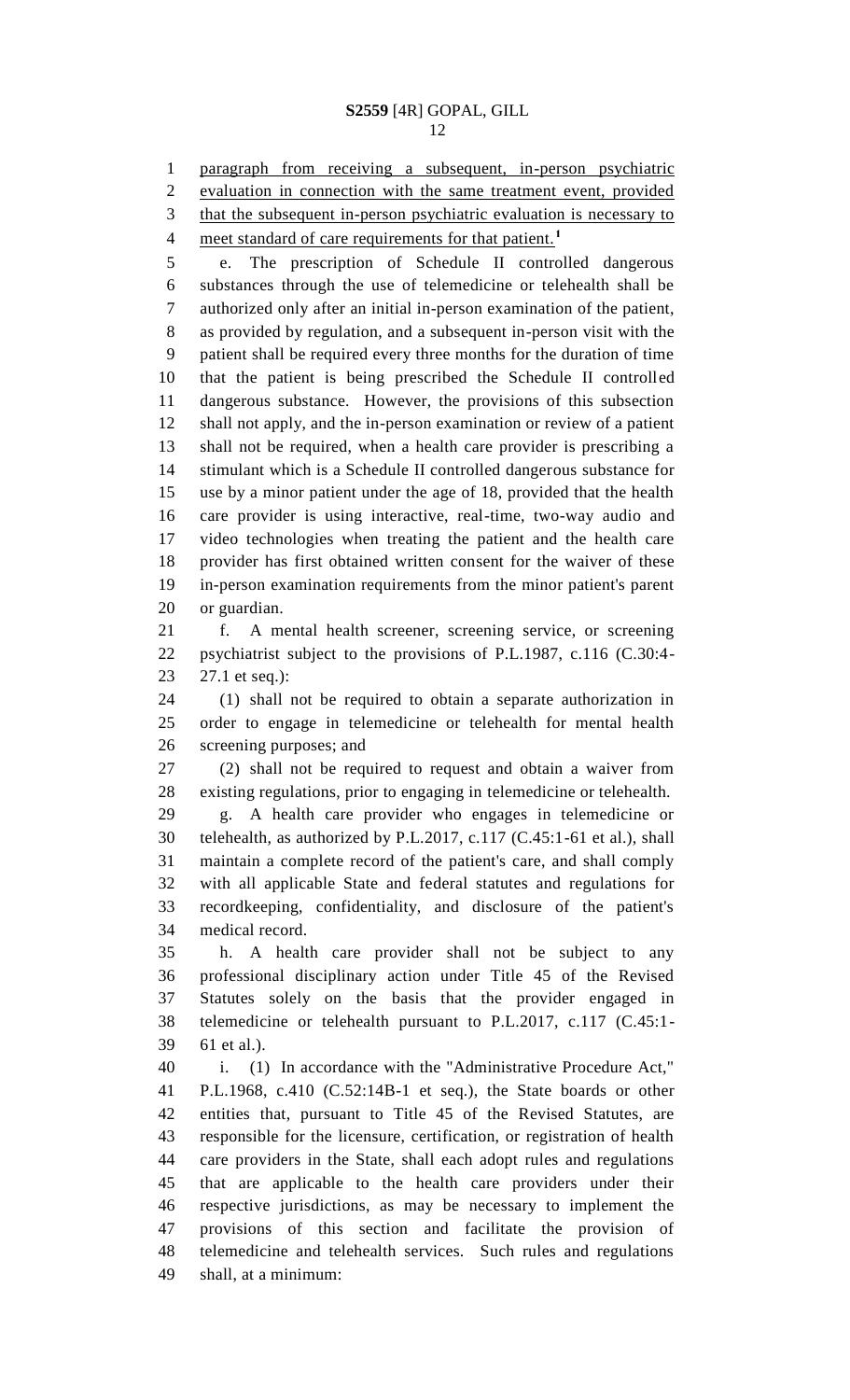(a) include best practices for the professional engagement in telemedicine and telehealth; (b) ensure that the services patients receive using telemedicine or telehealth are appropriate, medically necessary, and meet current quality of care standards; (c) include measures to prevent fraud and abuse in connection with the use of telemedicine and telehealth, including requirements concerning the filing of claims and maintaining appropriate records of services provided; and (d) provide substantially similar metrics for evaluating quality of care and patient outcomes in connection with services provided using telemedicine and telehealth as currently apply to services provided in person. (2) In no case shall the rules and regulations adopted pursuant to paragraph (1) of this subsection require a provider to conduct an initial in-person visit with the patient as a condition of providing services using telemedicine or telehealth. (3) The failure of any licensing board to adopt rules and regulations pursuant to this subsection shall not have the effect of delaying the implementation of this act, and shall not prevent health care providers from engaging in telemedicine or telehealth in accordance with the provisions of this act and the practice act applicable to the provider's professional licensure, certification, or registration. (cf: P.L.2017, c.117, s.2) **4[4.]**  $\underline{5.4}$  Section 9 of P.L.2017, c.117 (C.52:14-17.29w) is amended to read as follows: 29 9. a.  $\frac{3(1)^3}{2}$  The State Health Benefits Commission shall ensure that every contract purchased thereby, which provides hospital and medical expense benefits, additionally provides coverage and 32 payment for <sup>2</sup>[<sup>1</sup> all forms of<sup>1</sup><sup>2</sup> physical and behavioral<sup>1</sup> health care services delivered to a covered person through telemedicine or telehealth, on the same basis as, and at a provider reimbursement rate that **[**does not exceed**]** equals the provider reimbursement rate that is applicable, when the services are delivered through in-person 37 contact and consultation in New Jersey <sup>2</sup>, provided the services are otherwise covered under the contract when delivered through inperson contact and consultation in New Jersey**<sup>2</sup>** . Reimbursement payments under this section may be provided either to the individual practitioner who delivered the reimbursable services, or to the agency, facility, or organization that employs the individual practitioner who delivered the reimbursable services, as appropriate <sup>3</sup><sup>2</sup>; provided that, if a telemedicine or telehealth organization does not provide a given service on an in-person basis in New Jersey, the telemedicine or telehealth organization shall not be subject to this **requirement<sup>2</sup>]**.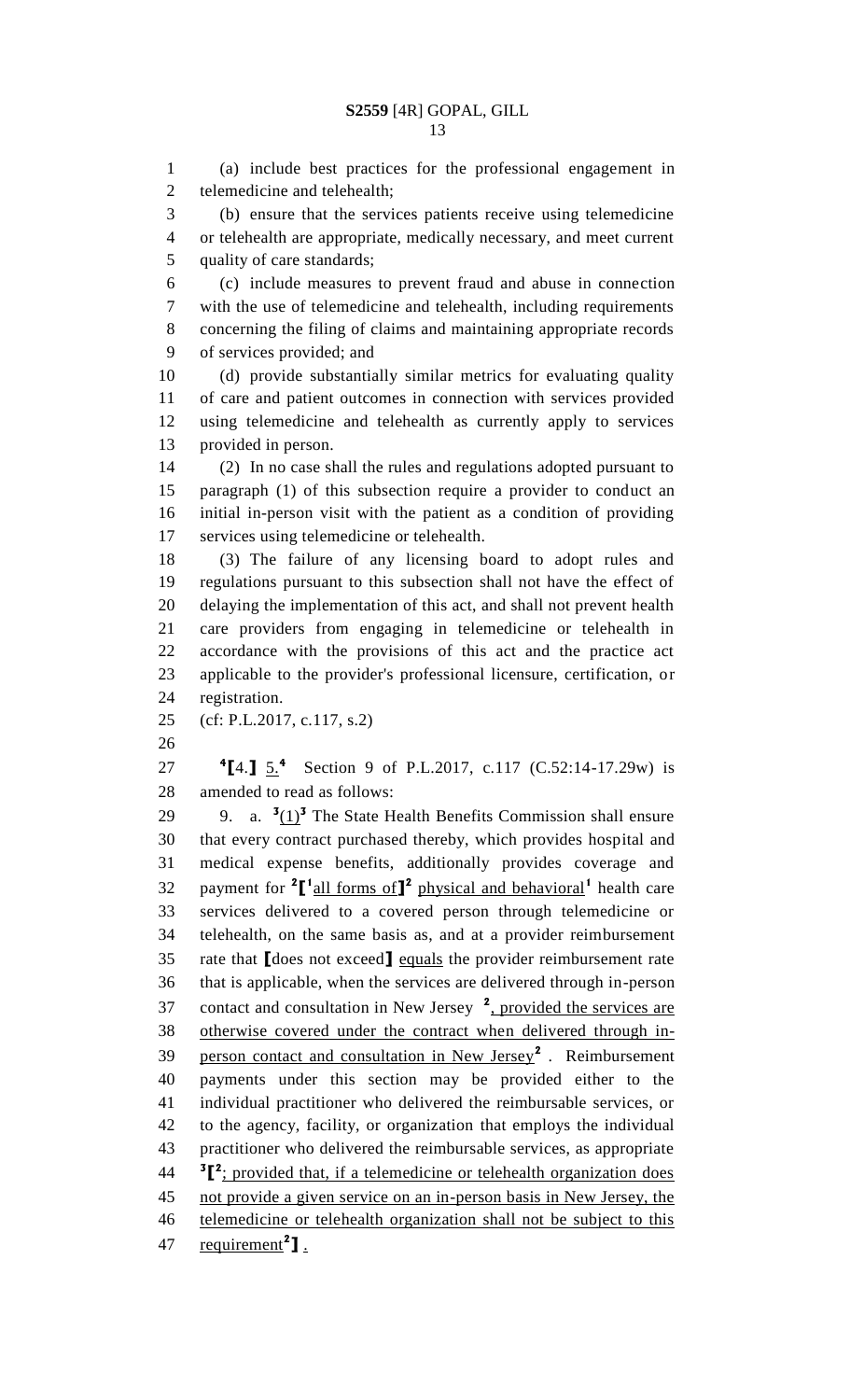(2) The requirements of paragraph (1) of this subsection shall 2 not apply to: (a) a health care service provided by a telemedicine or telehealth organization that does not provide the health care service on an in- person basis in New Jersey; or (b) a physical health care service **<sup>4</sup>** that was**<sup>4</sup>** provided **<sup>4</sup> [**using 7 telemedicine or telehealth utilizing<sup>1</sup> through<sup>4</sup> real-time, two way audio without a video component, whether or not utilized in combination with asynchronous store-and-forward technology, **[**the**]** including audio-only telephone conversation. The**<sup>4</sup>** 11 reimbursement rate for <sup>4</sup>[which] a<sup>4</sup> physical health care service <sup>4</sup>that is subject to this subparagraph<sup>4</sup> shall be determined under the <sup>4</sup> 1 *f l***<sub>plan</sub>** when delivered through in-person contact and consultation in New Jersey**]** contract purchased by the State Health Benefits Commission with the provider; provided that the reimbursement 16 rate for a physical health care service when provided through audio- only telephone conversation shall be at least 50 percent of the 18 reimbursement rate for the service when provided in person<sup>4</sup>. (3) The provisions of subparagraph (b) of paragraph (2) of this subsection shall not apply to **<sup>4</sup>** a **4** behavioral health **<sup>4</sup> [**services**]** 21 **service that was<sup>4</sup> provided <sup>4</sup>** [using telemedicine or telehealth 22 utilizing **I** through<sup>4</sup> real-time, two way audio without a video component, whether or not utilized in combination with asynchronous store-and-forward technology, **<sup>4</sup> [**which**]** including 25 <u>audio-only telephone conversation. A<sup>4</sup> behavioral health care</u> 26 service <sup>4</sup>described in this paragraph<sup>4</sup> shall be reimbursed at a rate 27 that equals the provider reimbursement rate for the service when 28 provided in person<sup>3</sup>. b. A health benefits contract purchased by the State Health Benefits Commission may limit coverage to services that are delivered by health care providers in the health benefits plan's network, but may not charge any deductible, copayment, or coinsurance for a health care service, delivered through telemedicine or telehealth, in an amount that exceeds the deductible, copayment, or coinsurance amount that is applicable to an in-person consultation. In no case shall a health benefits contract purchased by the State Health Benefits Commission: (1) impose any restrictions on the location or setting of the distant site used by a health care provider to provide services using 40 telemedicine and telehealth <sup>1</sup> or on the location or setting of the 41 originating site where the patient is located when receiving services using telemedicine and telehealth<sup>1</sup>:  $\frac{1}{2}$ [or]<sup>1</sup> (2) restrict the ability of a provider to use any electronic or 44 **technological platform <sup>2</sup>I**, including interactive, real-time, two-way audio in combination with asynchronous store-and-forward technology without video capabilities,**] 3 [**that the federal Centers for Medicare and Medicaid Services has authorized for use in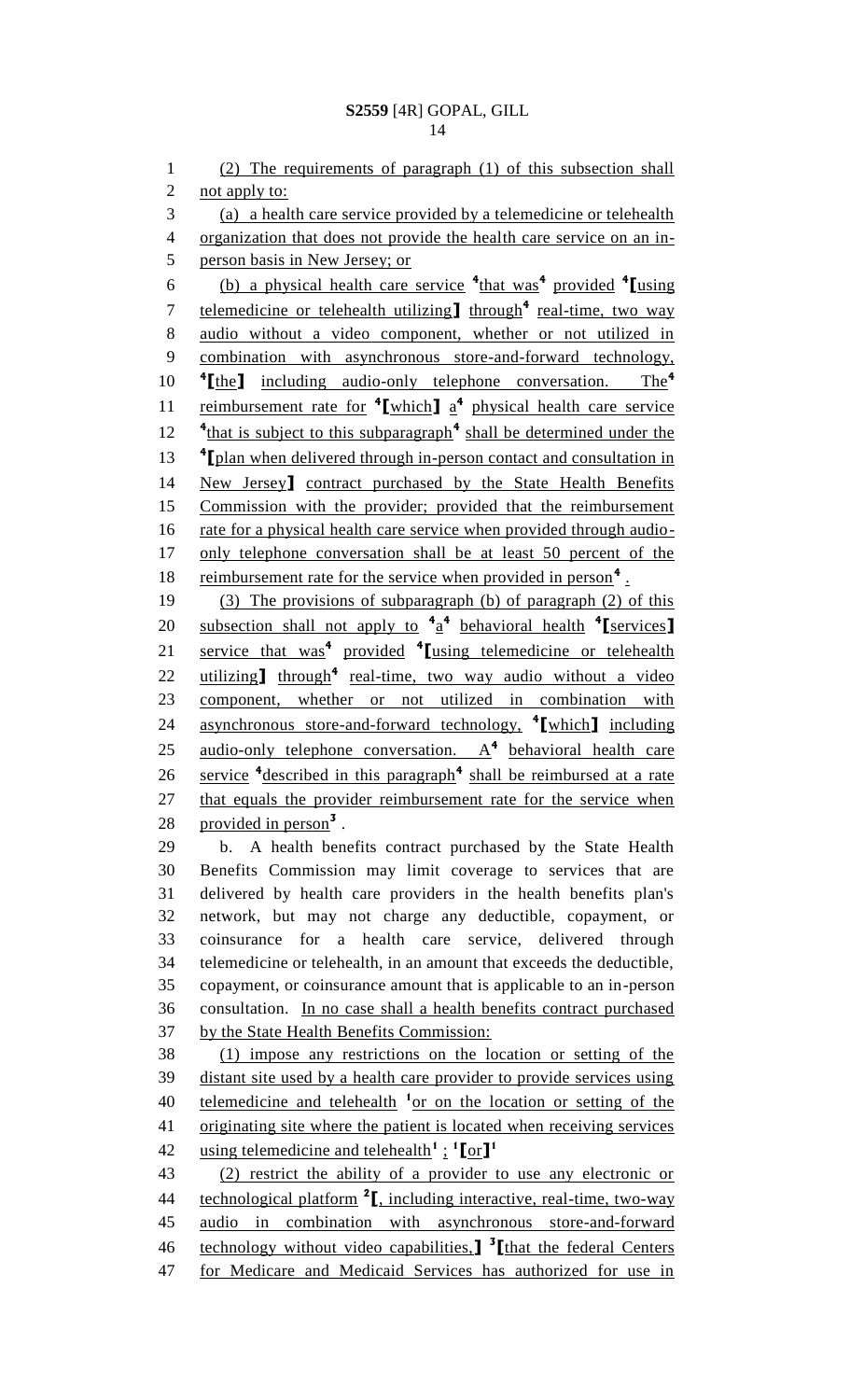1 connection with the federal Medicare program<sup>2</sup><sup>1</sup> to provide 2 services using telemedicine or telehealth<sup>3</sup>, including, but not 3 limited to, interactive, real-time, two-way audio, which may be used 4 in combination with asynchronous store-and-forward technology 5 without video capabilities, <sup>4</sup>including audio-only telephone conversations,**<sup>4</sup>** to provide services using telemedicine or telehealth**<sup>3</sup>** 6  $7^2$ , provided<sup>2</sup> that <sup>2</sup>[: 8 (a)  $\text{the platform}^2$  <sup>3</sup> used : 9 (a)<sup>3</sup> allows the provider to meet the same standard of care as 10 would be provided if the services were provided in person  $2$ [; and 11 (b) is compliant with the requirements of the federal health privacy rule set forth at 45 CFR Parts 160 and 164**] 2 1** ; **3** 12 **[**or**]** and 13 (b) is compliant with the requirements of the federal health privacy rule set forth at 45 CFR Parts 160 and 164; **3** 14 15 (3) deny coverage for or refuse to provide reimbursement for 16 routine patient monitoring performed using telemedicine and 17 telehealth, including remote monitoring of a patient's vital signs 18 and routine check-ins with the patient to monitor the patient's status 19 and condition, if coverage and reimbursement would be provided if 20 those services are provided in person<sup>1</sup><sup>3</sup>; 21 (4) use telemedicine or telehealth to satisfy network adequacy 22 requirements with regard to a health care service <sup>4</sup> for plans or 23 contracts entered into on or after the effective date of P.L., c. 24 (pending before the Legislature as this bill)<sup>4</sup>: or 25 (5) limit coverage only to services delivered by select third 26 party telemedicine or telehealth organizations<sup>3</sup>. 27 c. Nothing in this section shall be construed to: 28 (1) prohibit a health benefits contract from providing coverage 29 for only those services that are medically necessary, subject to the 30 terms and conditions of the covered person's health benefits plan; or 31 (2) allow the State Health Benefits Commission, or a contract 32 purchased thereby, to require a covered person to use telemedicine 33 or telehealth in lieu of receiving an in-person service from an in-34 network provider <sup>3</sup><sup>[2</sup>or]; (3)**<sup>3</sup>** 35 allow the State Health Benefits Commission, or a contract 36 purchased thereby, to impose more stringent utilization 37 management requirements on the provision of services using 38 telemedicine and telehealth than apply when those services are provided in person**<sup>2</sup> <sup>3</sup>** 39 ; or 40 (4) allow State Health Benefits Commission, or a contract 41 purchased thereby, to impose any other requirements for the use of 42 telemedicine or telehealth to provide a health care service that are 43 more restrictive than the requirements that apply when the service is 44 provided in person<sup>3</sup>. 45 d. The State Health Benefits Commission shall adopt rules and 46 regulations, pursuant to the "Administrative Procedure Act,"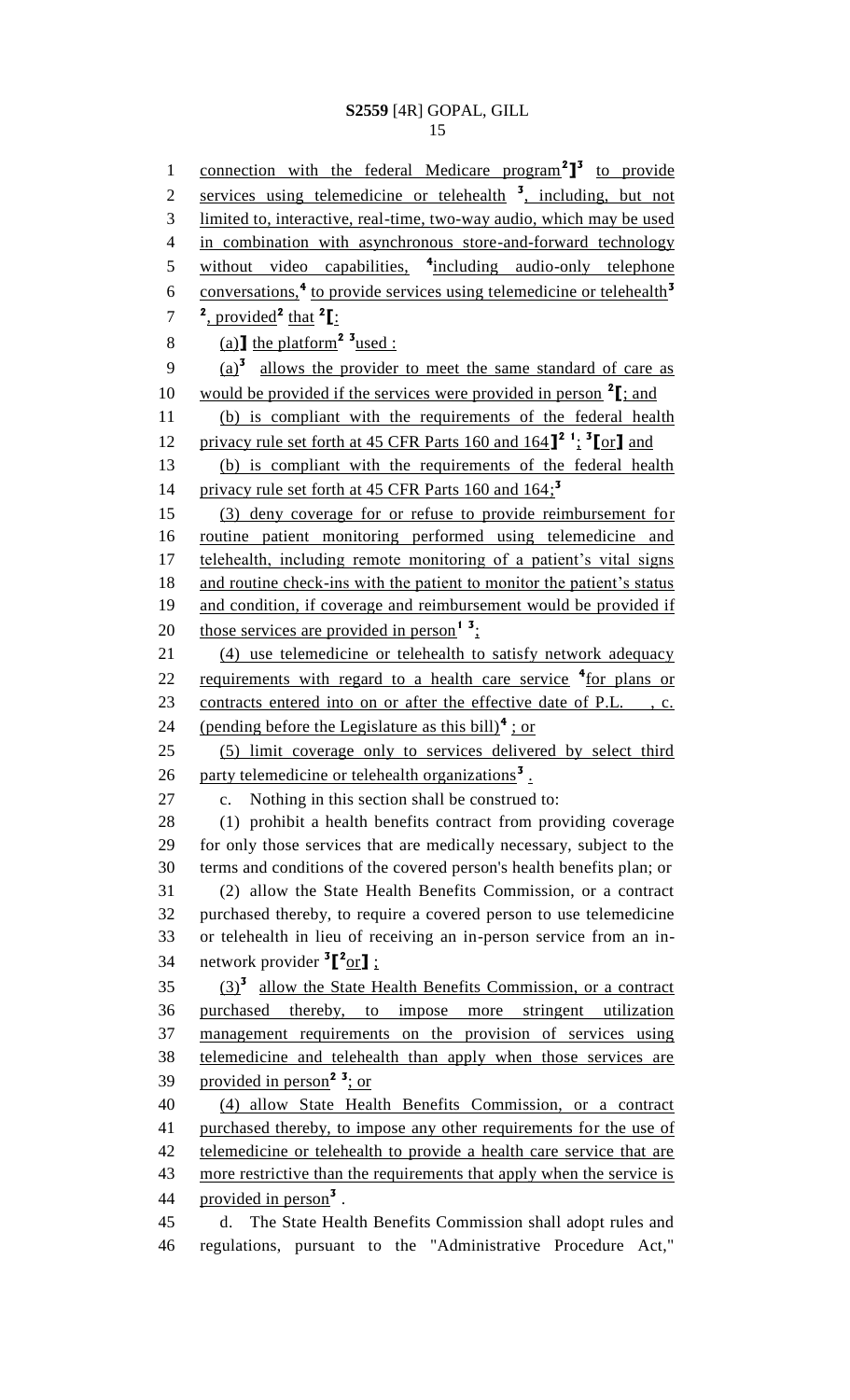P.L.1968, c.410 (C.52:14B-1 et seq.), to implement the provisions of this section. e. As used in this section: "Asynchronous store-and-forward" means the same as that term is defined by section 1 of P.L.2017, c.117 (C.45:1-61). "Distant site" means the same as that term is defined by section 1 7 of P.L.2017, c.117 (C.45:1-61). <sup>1</sup> "Originating site" means the same as that term is defined by section 1 of P.L.2017, c.117 (C.45:1-61).**<sup>1</sup>** "Telehealth" means the same as that term is defined by section 1 of P.L.2017, c.117 (C.45:1-61). "Telemedicine" means the same as that term is defined by 13 section 1 of P.L.2017, c.117 (C.45:1-61). 14 <sup>2</sup> Telemedicine or telehealth organization" means the same as that term is defined by section 1 of P.L.2017, c.117 (C.45:1-61).**<sup>2</sup>** (cf: P.L.2017, c.117, s.9) **[**5.**]** 6.**<sup>4</sup>** 18 Section 10 of P.L.2017, c.117 (C.52:14-17.46.6h) is amended to read as follows:  $10.$  a.  $\frac{3(1)^3}{2}$  The School Employees' Health Benefits Commission shall ensure that every contract purchased thereby, which provides hospital and medical expense benefits, additionally provides coverage and payment for **<sup>2</sup> [ 1** all forms of**] 2** physical and **behavioral<sup>1</sup>** health care services delivered to a covered person through telemedicine or telehealth, on the same basis as, and at a provider reimbursement rate that **[**does not exceed**]** equals the provider reimbursement rate that is applicable, when the services are delivered through in-person contact and consultation in New 29 Jersey <sup>2</sup>, provided the services are otherwise covered under the contract when delivered through in-person contact and consultation 31 in New Jersey<sup>2</sup>. Reimbursement payments under this section may be provided either to the individual practitioner who delivered the reimbursable services, or to the agency, facility, or organization that employs the individual practitioner who delivered the reimbursable 35 services, as appropriate  ${}^{3}$  $[$ <sup>2</sup>; provided that, if a telemedicine or telehealth organization does not provide a given service on an in- person basis in New Jersey, the telemedicine or telehealth 38 organization shall not be subject to this requirement<sup>2</sup>]. (2) The requirements of paragraph (1) of this subsection shall not apply to: (a) a health care service provided by a telemedicine or telehealth organization that does not provide the health care service on an in- person basis in New Jersey; or (b) a physical health care service **<sup>4</sup>** that was**<sup>4</sup>** provided **<sup>4</sup> [**using 45 telemedicine or telehealth utilizing through<sup>4</sup> real-time, two way audio without a video component, whether or not utilized in combination with asynchronous store-and-forward technology,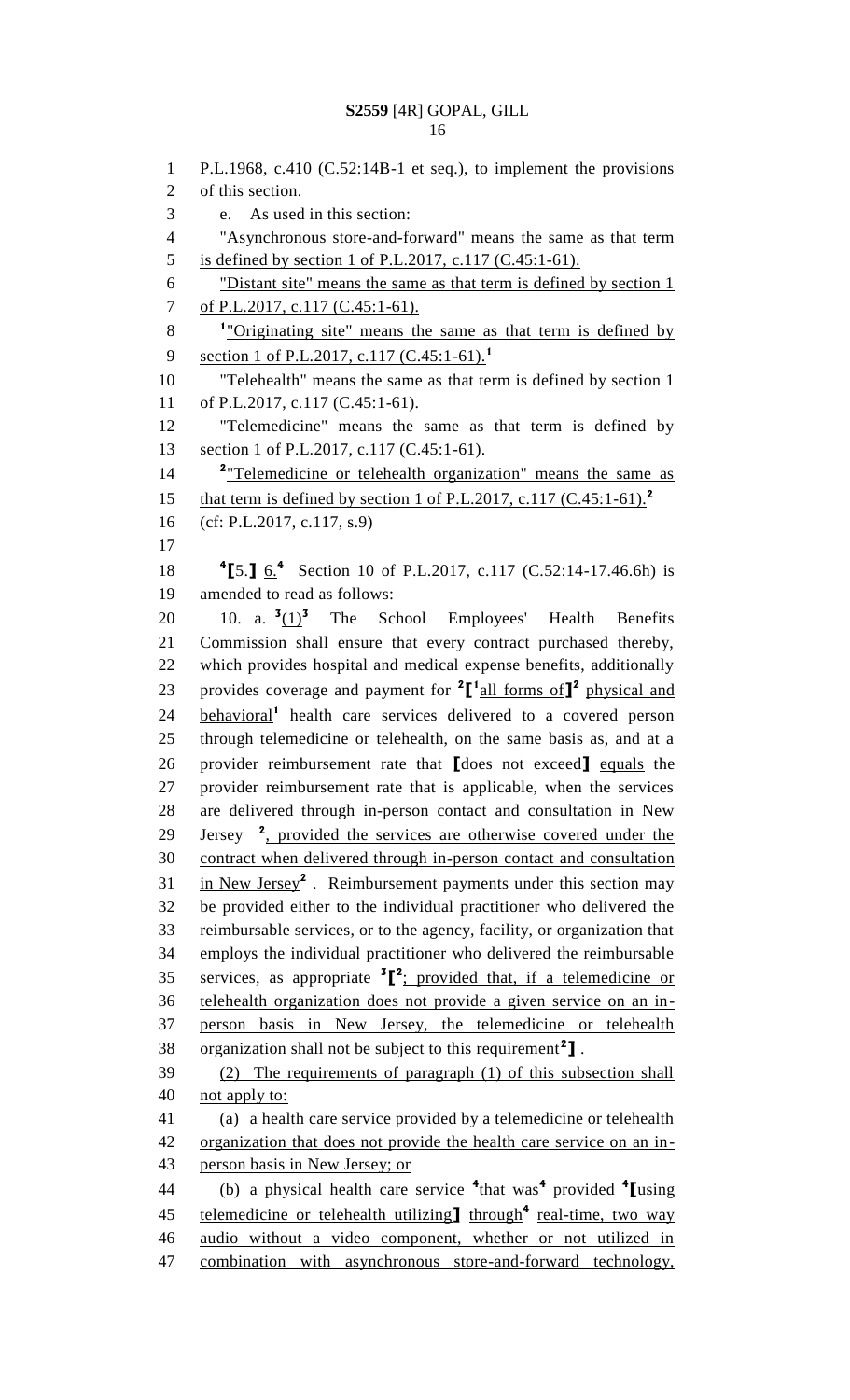**[**the**]** including audio-only telephone conversations. The**<sup>4</sup>** 2 reimbursement rate for  $\frac{4}{\pi}$  which a  $\frac{4}{\pi}$  physical health care service <sup>4</sup>that is subject to this subparagraph<sup>4</sup> shall be determined under the <sup>4</sup> <sup>4</sup> **plan when delivered through in-person contact and consultation in**  New Jersey**]** contract purchased by the School Employees' Health Benefits Commission with the provider; provided that the 7 reimbursement rate for a physical health care service when provided through audio-only telephone conversation shall be at least 50 percent of the reimbursement rate for the service when provided in **person<sup>4</sup>**. (3) The provisions of subparagraph (b) of paragraph (2) of this **subsection shall not apply to**  $4a^4$  **behavioral health**  $4$  **[services] service that was<sup>4</sup> provided <sup>4</sup>** [using telemedicine or telehealth 14 utilizing] through<sup>4</sup> real-time, two way audio without a video component, whether or not utilized in combination with asynchronous store-and-forward technology, **<sup>4</sup> [**which**]** including 17 audio-only telephone conversation. A<sup>4</sup> behavioral health care 18 service <sup>4</sup>described in this paragraph<sup>4</sup> shall be reimbursed at a rate that equals the provider reimbursement rate for the service when 20 provided in person<sup>3</sup>. b. A health benefits contract purchased by the School Employees' Health Benefits Commission may limit coverage to services that are delivered by health care providers in the health benefits plan's network, but may not charge any deductible, copayment, or coinsurance for a health care service, delivered through telemedicine or telehealth, in an amount that exceeds the deductible, copayment, or coinsurance amount that is applicable to an in-person consultation. In no case shall a health benefits 29 contract purchased by the School Employees' Health Benefits Commission: (1) impose any restrictions on the location or setting of the distant site used by a health care provider to provide services using 33 telemedicine and telehealth <sup>1</sup> or on the location or setting of the originating site where the patient is located when receiving services using telemedicine and telehealth**<sup>1</sup>** ; **1 [**or**] 1** (2) restrict the ability of a provider to use any electronic or

37 technological platform <sup>2</sup>, including interactive, real-time, two-way audio in combination with asynchronous store-and-forward technology without video capabilities,**] 3 [**that the federal Centers for Medicare and Medicaid Services has authorized for use in 41 connection with the federal Medicare program<sup>2</sup><sup>3</sup> to provide 42 services using telemedicine or telehealth <sup>3</sup>, including, but not limited to, interactive, real-time, two-way audio, which may be used in combination with asynchronous store-and-forward technology 45 without video capabilities, <sup>4</sup>including audio-only telephone 46 conversations,<sup>4</sup> to provide services using telemedicine or telehealth**<sup>3</sup> <sup>2</sup>** , provided**<sup>2</sup>** that **<sup>2</sup> [**: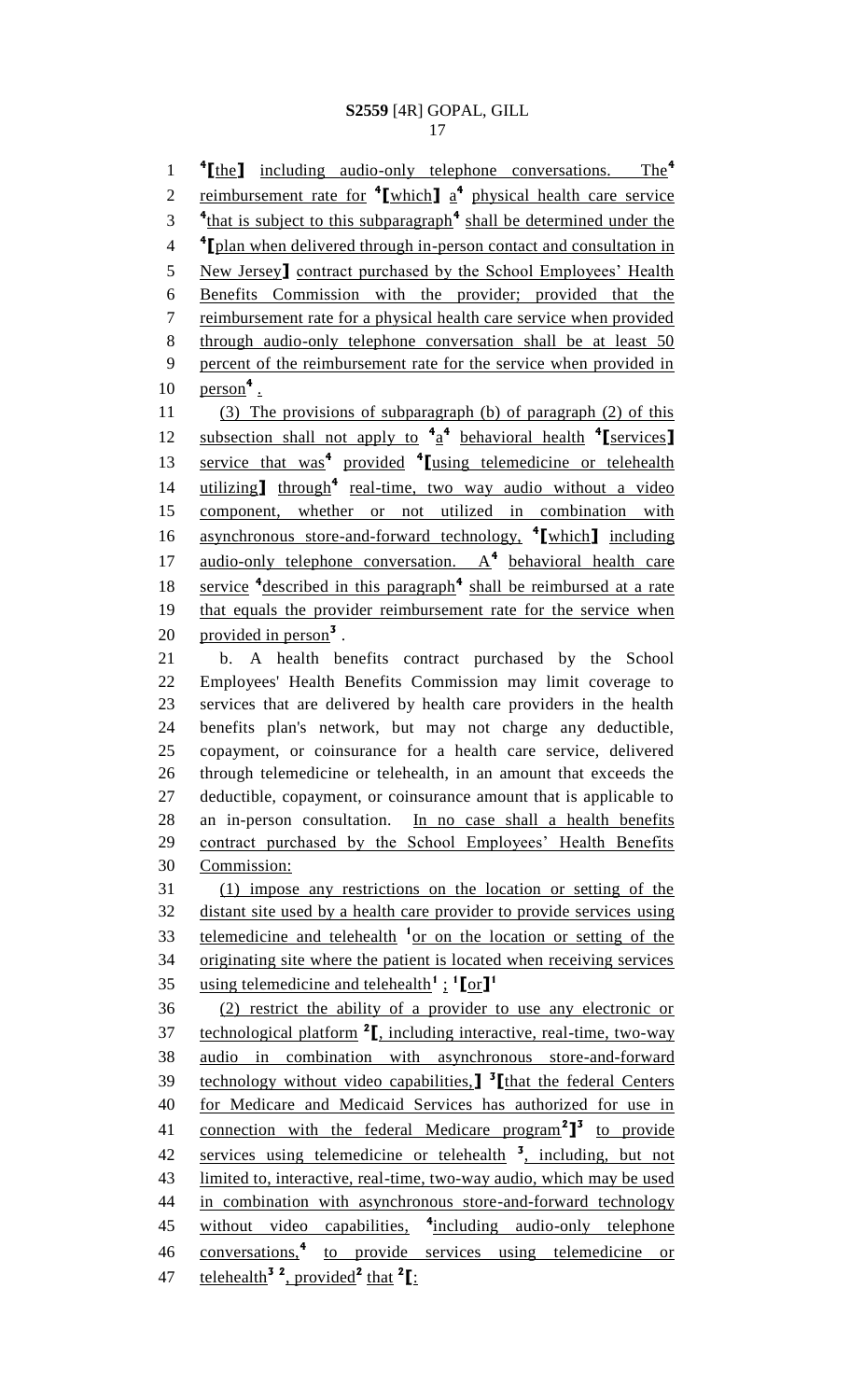1 (a)  $\text{I}$  the platform<sup>2</sup> <sup>3</sup> used :  $\frac{a}{3}$  allows the provider to meet the same standard of care as would be provided if the services were provided in person **<sup>2</sup> [**; and (b) is compliant with the requirements of the federal health privacy rule set forth at 45 CFR Parts 160 and 164**] 2 1** ; **3 [**or**]** and (b) is compliant with the requirements of the federal health privacy rule set forth at 45 CFR Parts 160 and 164; **3** (3) deny coverage for or refuse to provide reimbursement for routine patient monitoring performed using telemedicine and telehealth, including remote monitoring of a patient's vital signs 11 and routine check-ins with the patient to monitor the patient's status 12 and condition, if coverage and reimbursement would be provided if 13 those services are provided in person<sup>1</sup><sup>3</sup>; (4) use telemedicine or telehealth to satisfy network adequacy 15 requirements with regard to a health care service <sup>4</sup> for plans or 16 contracts entered into on or after the effective date of P.L., 17 c. (pending before the Legislature as this bill)<sup>4</sup>; or (5) limit coverage only to services delivered by select third 19 party telemedicine or telehealth organizations<sup>3</sup>. c. Nothing in this section shall be construed to: (1) prohibit a health benefits contract from providing coverage for only those services that are medically necessary, subject to the terms and conditions of the covered person's health benefits plan; or (2) allow the School Employees' Health Benefits Commission, or a contract purchased thereby, to require a covered person to use telemedicine or telehealth in lieu of receiving an in-person service 27 from an in-network provider  ${}^{3}$  $[{}^{2}$ or**]** ; 28 (3)<sup>3</sup> allow the School Employees' Health Benefits Commission, or a contract purchased thereby, to impose more stringent utilization management requirements on the provision of services using telemedicine and telehealth than apply when those services are provided in person**<sup>2</sup> <sup>3</sup>** ; or (4) allow the School Employees' Health Benefits Commission, 34 or a contract purchased thereby, to impose any other requirements for the use of telemedicine or telehealth to provide a health care service that are more restrictive than the requirements that apply 37 when the service is provided in person<sup>3</sup>. d. The School Employees' Health Benefits Commission shall adopt rules and regulations, pursuant to the "Administrative Procedure Act," P.L.1968, c.410 (C.52:14B-1 et seq.), to implement the provisions of this section. e. As used in this section: "Asynchronous store-and-forward" means the same as that term is defined by section 1 of P.L.2017, c.117 (C.45:1-61). 45 "Distant site" means the same as that term is defined by section 1 of P.L.2017, c.117 (C.45:1-61).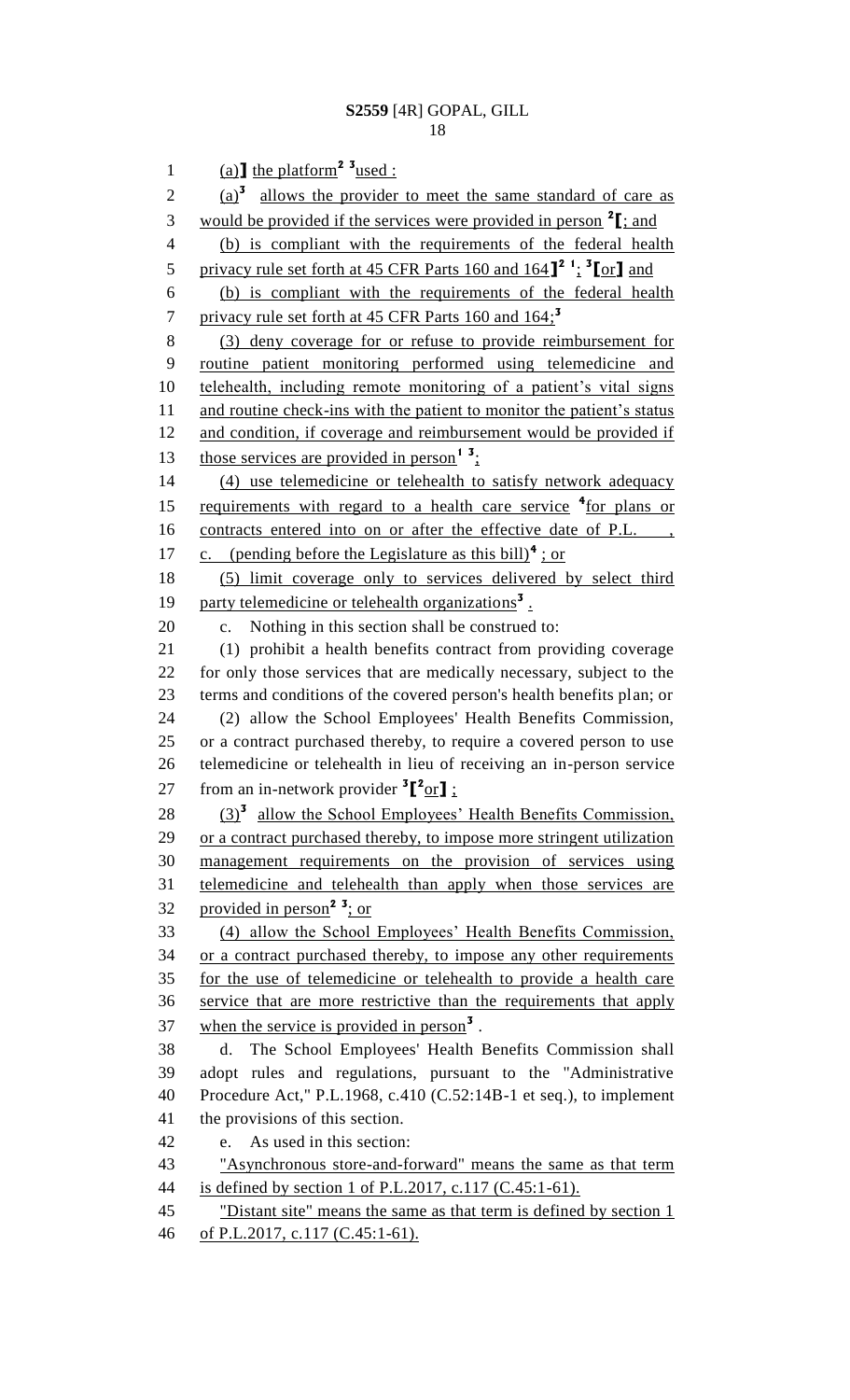1 <sup>1</sup>"Originating site" means the same as that term is defined by section 1 of P.L.2017, c.117 (C.45:1-61).**<sup>1</sup>** "Telehealth" means the same as that term is defined by section 1 of P.L.2017, c.117 (C.45:1-61). "Telemedicine" means the same as that term is defined by section 1 of P.L.2017, c.117 (C.45:1-61). <sup>2</sup> Telemedicine or telehealth organization" means the same as that term is defined by section 1 of P.L.2017, c.117 (C.45:1-61).**<sup>2</sup>** (cf: P.L.2017, c.117, s.10) 11 <sup>3</sup><sup>[2</sup>6. (New section) The Commissioner of Banking and Insurance shall conduct a study to determine whether telemedicine 13 and telehealth may be appropriately used to satisfy network 14 adequacy requirements applicable to health benefits plans in New Jersey. The commissioner shall prepare and submit a report to the Governor and, pursuant to section 2 of P.L.1991, c.164 (C.52:14- 17 19.1), to the Legislature, no later than one year after the effective date of this act outlining the commissioner's findings and any recommendations for legislation, administrative action, or other actions as the commissioner deems appropriate.**<sup>2</sup> ] 3 [ 3** 6.**]** 7.**<sup>4</sup>** (New section) a. A carrier that offers a health benefits plan in this State shall provide coverage, without the imposition of any cost sharing requirements, including deductibles, copayments, or coinsurance, prior authorization requirements, or 26 other medical management requirements, for the following items 27 and services furnished during any portion of the federal state of emergency declared in response to the coronavirus disease 2019 (COVID-19) pandemic: (1) testing for COVID-19, provided that a health care practitioner has issued a medical order for the testing; and (2) items and services furnished or provided to an individual during health care provider office visits, including in-person visits and telemedicine and telehealth encounters, urgency care center visits, and emergency department visits, that result in an order for administration of a test for COVID-19. b. As used in this section, "carrier," means an insurance company, health service corporation, hospital service corporation, medical service corporation, or health maintenance organization authorized to issue health benefits plans in this State, and shall include the State Health Benefits Program and the School Employees' Health Benefits Program.**<sup>3</sup> [**6.**] 4 [**7.**<sup>2</sup> ]** 8.**<sup>4</sup>** The Commissioner of Human Services shall apply for such State plan amendments or waivers as may be necessary to implement the provisions of this act and to secure federal financial participation for State Medicaid expenditures

under the federal Medicaid program.